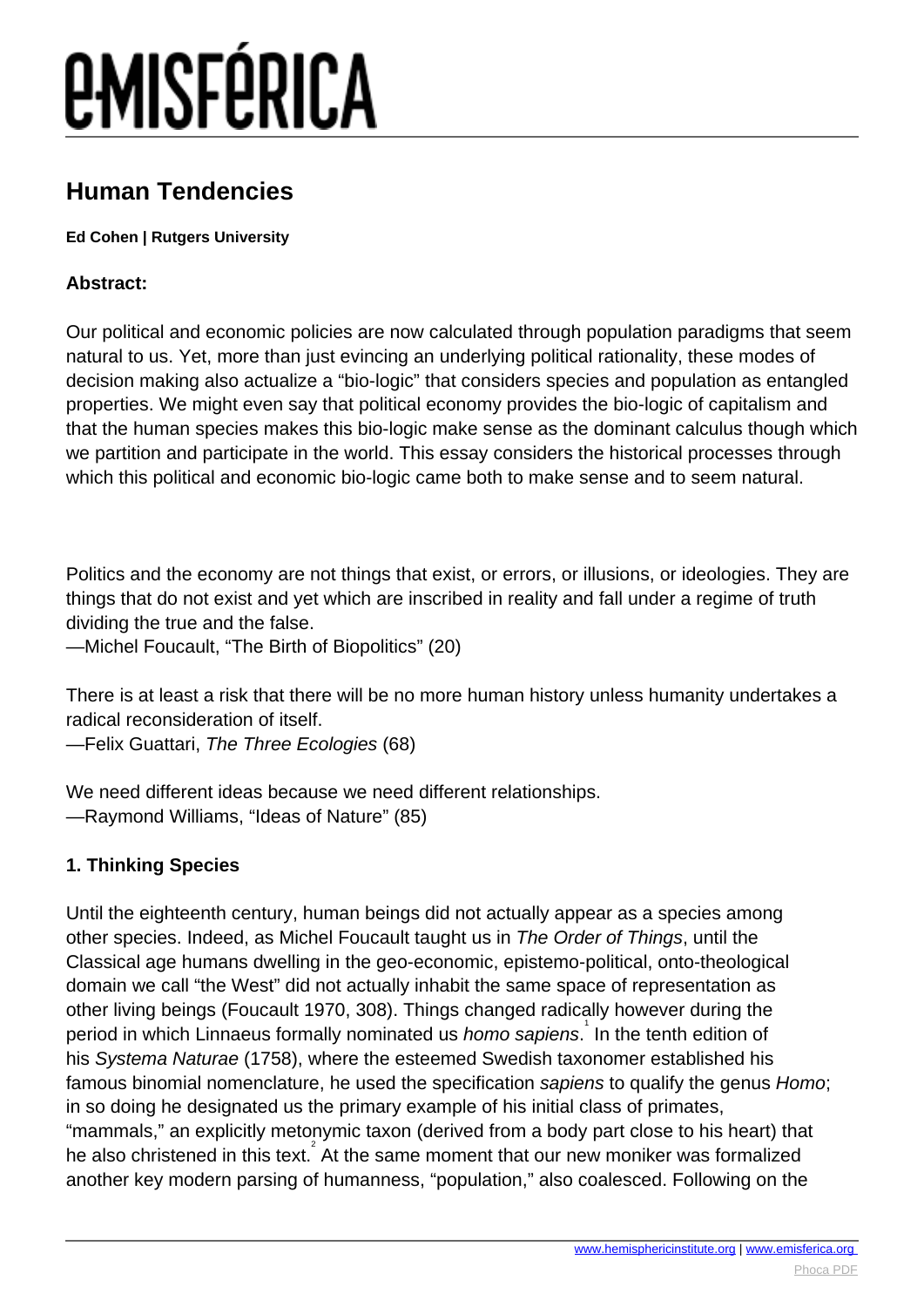late seventeenth century innovations in "political arithmetic" promulgated by John Graunt and William Petty, among others, "population" crystallized in the mid-eighteenth century as a demographic technology that considers aggregates of people as a state's vital assets by analyzing its subjects "statistically" (i.e., literally as a matter of "statecraft"). In so doing, population represents a nation's people as a simultaneously vulnerable and valuable living  $\overline{\phantom{a}}$  assemblage that requires governance, or as the contemporary idiom had it: police.

 Since both concepts, the human species and human populations, evoke the ways aggregates of human beings live—and die—together, it makes sense that these concepts quickly became articulated as two sides of the same coin (especially since in its economic valence species also means coins). Foucault explains the significance of this conjunction succinctly:

The dimension in which the population is immersed amongst other living beings appears and is sanctioned when, for the first time, men are no longer called 'mankind (le genre humaine )' and begin to be called the 'human species (l'espèce humaine).' With the emergence of mankind as a species, within a field of the definition of all living species, we can say that man appears in the first form of his integration within biology. (Foucault 2007, 75)

Population makes species makes sense to us as a way of sorting out who we are as living beings; conversely, species represents the statistical assemblages that figure human populations as natural sorts. Hence, if the biologization of the human species implicates humans within the field of all living species, then because of its reciprocal articulation with population as an analyzer of state power, species also divides this field in a specific way—in a way that following Foucault we might call political, or indeed biopolitical.

 While we now largely take for granted the idea that the human species naturally interpellates us as living organisms, and perhaps even believe that this taxonomic hailing also denotes our "animal nature," the concept of species actually renders the being of "the human" fairly problematic, in part because species itself constitutes something of a conundrum. Although we use it quite promiscuously today, for example in familiar phrases like "reproduction of the species," "threats to the species," "companion species," "endangered species," and "extinction of the species," the biological referent of species remains far from fixed. Vehement debates about the meaning of species, especially between those who hold genetically and ecologically based models of living beings (not to mention between those who hold realist and constructivist models of knowledge) continue to roil bioscience. While the distinction between species as taxa and species as category seeks to reconcile some of these differences, both the significance and the value of species thinking still provoke much gnashing of epistemic teeth. Given this epistemological and ontological uncertainty, we might wonder what do we actually do when we consider "being human" to mean "belonging to the human species." What sense do we make of ourselves when we make sense in these terms? And what sense do these terms, in turn, make of us?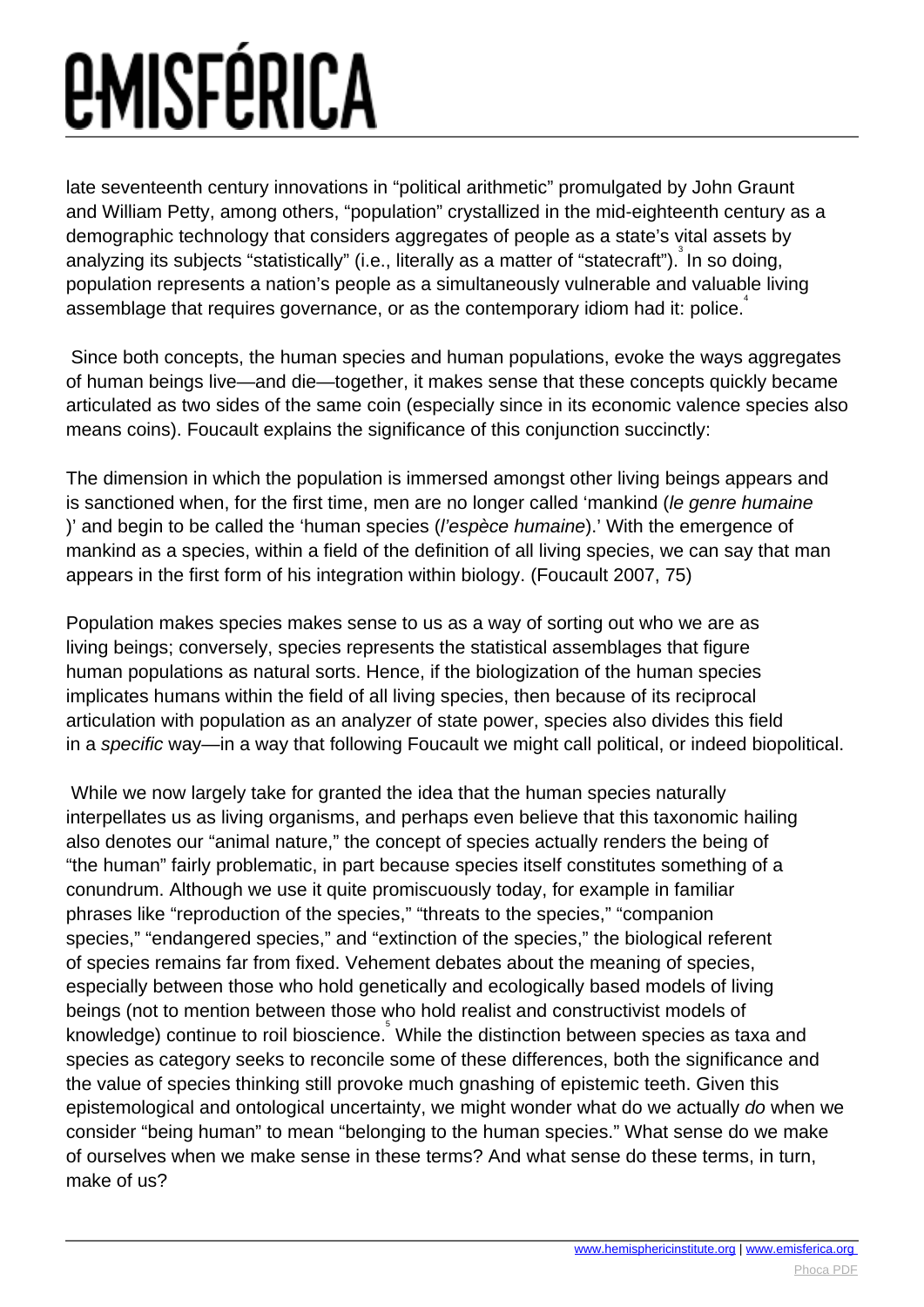Species is a peculiarly Western mode of organizing living beings. Although its Latin etymon derives from the verb, specere, to look at, behold, regard, or contemplate, the concept that the Latin term translates actually descends from the way Aristotle revised Plato's notion of eidos. Of course Plato had conceived eidos as a transcendent, immutable, and perfect Idea from which all materialized being constitutes a decisive falling away. Rejecting Plato's otherworldly bias as metaphysically unwarranted, Aristotle recast the notion of eidos in two important respects: first, he used eidos to designate the form that informs matter (so eidos in contrast to hyle); and second, he used it to constitute the basis for logical classification (so eidos in contrast to genos). Thus Aristotle introduced a "tension between eidos as individual existence and eidos as known in definition" (Grene 1978, 128)<sup>6</sup> and this constitutive tension underwrites the extension of eidos, and its Latin translation species, to the field of living beings. Since eidos and species fold together the atemporality of form with the temporality of existence, their complication—which is literally and etymologically a "folding together"—engenders, what Henri Bergson calls, "[a] stable view taken of the instability of things" (Bergson 1975, 324). In other words, eidos-as-species finesses the friction between continuity and change, and thereby encompasses a paradox that seems to us an essential hallmark of life forms. Moreover, it does so by affirming this continuity-in-change as an identity-in-difference as Aristotle himself proposes in The Metaphysics:

[T]hat which is different is different from something under some aspect, so there must be something the same in respect of which they differ. And this something the same is genus or species since everything that is differs either in genus or in species. (Aristotle 1998, 295; 1054b)

If species designates sameness-in-difference or difference-within-sameness, then what does species do when it parses the field of being, and especially of living beings? For Aristotle, eidos rearticulates the relations between what Plato had distinguished as "the sensible" and "the intelligible," respectively the domains of the material and the immaterial, of belief and knowledge. It thereby makes these famous Platonic dualisms immanent by making them matter. Indeed, using an idiom recently proposed by Jacques Rancière, we might say that, following Aristotle, eidos or species constitutes a "partage du sensible"—i.e., a dividing and a sharing of the sensible which de facto renders it intelligible but only in a particular way (Rancière 2000). 8

In Rancière's usage, a partage du sensible determines "the system of self-evident facts of sense perception that simultaneously discloses the existence of something in common and the delimitations that define the respective parts and positions within it." (Rancière 2004, 12)<sup>9</sup> Consequently, for Rancière the *partage du sensible* underwrites "politics itself" insofar as politics names a "dissensus" whereby "the system of forms of subjectification through which any order of distribution of bodies into functions corresponding to their 'nature' and places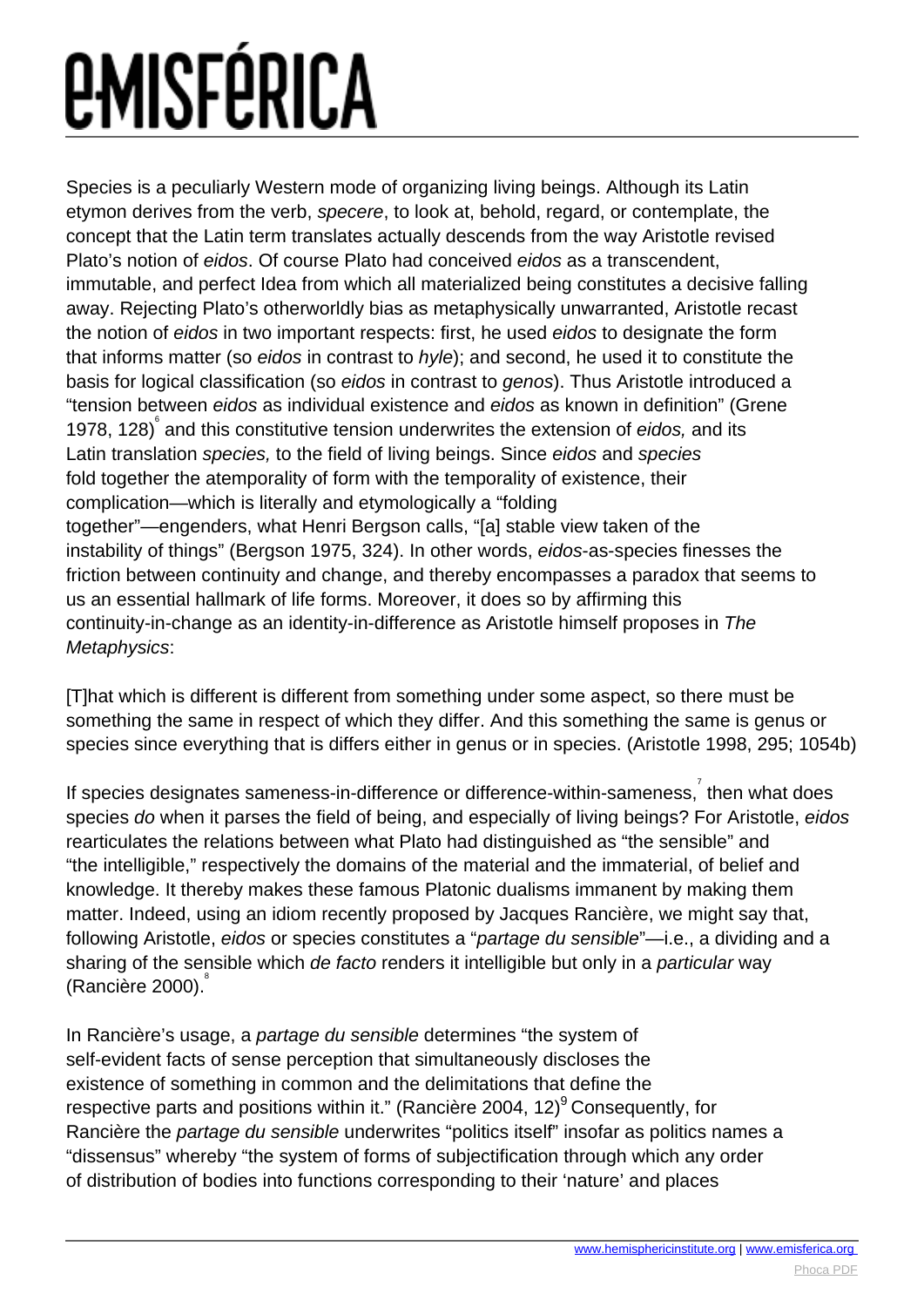corresponding to their functions is undermined, [and] thrown back on its contingency" (Rancière 1999, 101). Drawing on its French significance, the word partage offers an important insight into the work of politics, since it carries the double meaning of both dividing and sharing. Thus, Rancière's partage elicits "the political" as a part-taking on the part of those who have no part, no share, no appreciable matter, insofar as they trouble what counts and is accounted for as "sensible"—a word whose English definition, perhaps more than its French cognate, connotes both being able to sense and being endowed with good sense. The divisions of the sensible determine what counts as intelligible and therefore what can be accounted for as valuable. In other words, a partage du sensible determines what must be taken into account by the political decisions that divide the shared world. Furthermore, when we recognize such divisions are not natural segmentations but rather *decisions* (from the Latin *de+caedere*, to hew or cut off, to fall from, but also to kill, to slaughter), we realize that they constitute violent ways of cutting or rending that actualize judgments and materialize values. Thinking politics in terms of the partage du sensible underscores how violence congeals—and is concealed—within the value judgments that define and engender it, a violence to which dissensus responds when those previously denied value remap the political order to affirm their own sensibility.

 Embracing the importance of these insights, however, we might still notice that Rancière roots the political in an ineluctable friction between the partitioning and partaking that humans engage in along with others whom we also implicitly address as human—even when we do not value them as such. But what of those partages that situate us among other others, among those others who may not be human or vital, but who nevertheless constitute part of the sensible world? Might such distinctions also reveal modes of politics? Might the ways we divide and share the world as such given rise to political engagements? In order to begin to address these questions, I want to push Rancière's sense of politics in the direction of Foucault's notion of bio-politics and biopower—even if Rancière's himself might demur (see Rancière 2000). In the opening paragraph of his 1977–78 lectures at the Collège de France, entitled Security, Territory, Population, Foucault offers the following definition:

By [bio-power] I mean a number of phenomena that seem to me quite significant, namely, the set of mechanisms through which the basic biological features of the human species became the object of a political strategy, of a general strategy of power, or, in other words, how starting in the eighteenth-century, modern Western societies took on board the fundamental biological fact that human beings are a species. (2009, 1)

Although Foucault stages our species being as a "fundamental biological fact," what if we consider the partition of the life world into species as itself a *partage du sensible*, especially insofar as we apprehend ourselves--whoever "we" "are"--as belonging to the human species? What if we deem the partitioning of the human species itself as a political distribution of the relations between the sensible and the intelligible? What if we engage the discourse of human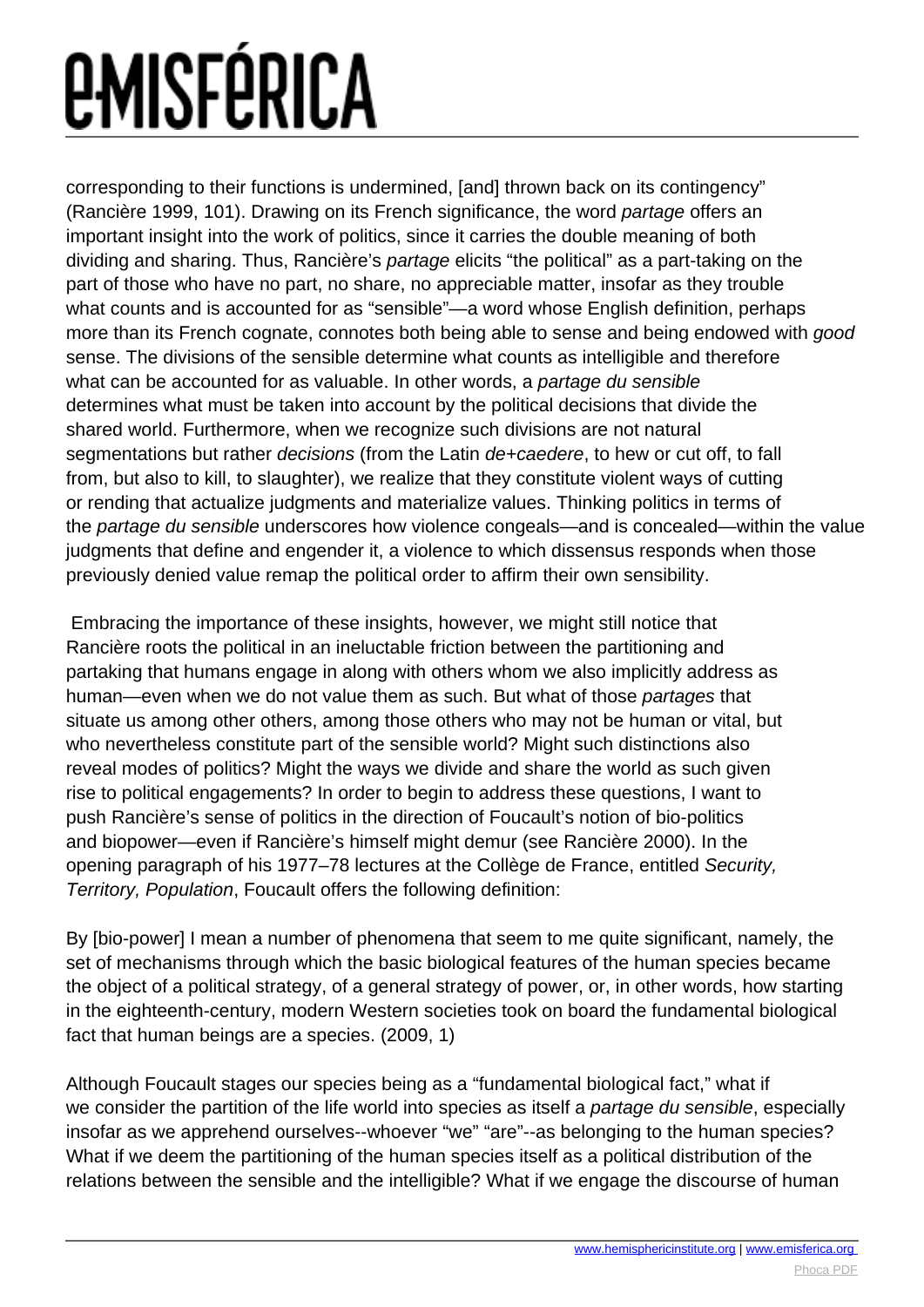biology as politics by other means?

 One place to begin such an engagement might be with the recognition that not all those who we include within the human species understand personhood as an exclusively human prerogative. Marshall Sahlins, in his recent disquisition on "the western illusion of human nature," notes that many of the earth's peoples, past and present, consider "animals, plants […] features of the landscape, celestial bodies, meteorological phenomena, and even certain artifacts [as] beings like themselves, persons with the attributes of humanity" (Sahlins 2008, 88). Reflecting on the cosmologies of Amazonian Amerindians, the Brazilian anthropologist Eduardo Viveiros de Castro avers: "self references such as 'people' mean 'person,' not 'member of the human species' […] To say, then, that animals and spirits are people is to say that they are persons, and to attribute to non-humans the capabilities of conscious intentionality and agency which define the position of the subject" (Viveiros de Castro 1998, 476). If intentionality and agency do not belong exclusively to humans, then the assumption that the human species naturally distinguishes humans from other beings, animate and inanimate, may prove either overstated or under-motivated. Indeed, the assertion that being human entails belonging to the human species may represent a paramount example of what Bruno Latour, following Viveiros de Castro, calls "mononaturalism." Mononaturalism bespeaks the assumption that there is one nature that unites us all. A product of Western onto-theology, and especially of a colonial mindset that sought to universalize the dominion of its three-personed God, mononaturalism construes the world as a universally knowable domain whose privileged spokesmodels often hold forth in the name of science and in the language of mathematics. Yet the interests of mononaturalism reveal specific rather than universal investments since the perspectives that it casts as truth obtain only among those who act upon them in good faith. As Latour explains:

In fact, the importance of the term 'nature' does not stem from the particular character of the beings that it is supposed to have assembled and that are thought to belong to a particular domain of reality. The whole power of this term comes from the fact that it is always used in the singular; as 'nature in general.' When one appeals to the notion of nature, the assemblage that it authorizes counts for infinitely more than the ontological quality of 'naturalness,' whose origin it would guarantee. (Latour 2004, 28–29)

Nature, in Latour's analysis, refers to ways of articulating connections rather than to the stuff that gets connected. Nature-in-general works by legitimating one such mode of articulation as if it were the only way beings can connect. Recalling Rancière's idiom here, we could say that mononaturalism describes a particular partage du sensible that imperialistically lays claim to the world by discounting all those who partition and partake of it in non- or less-exclusive ways. Multinaturalism, on the other hand, proposes that nature's oneness does not and cannot exhaust the possibilities for being or living, particularly or otherwise. Moreover, it suggests that contestations between and among different "natures" constitute the actual matter of politics. If nature in general leads us to suppose that we can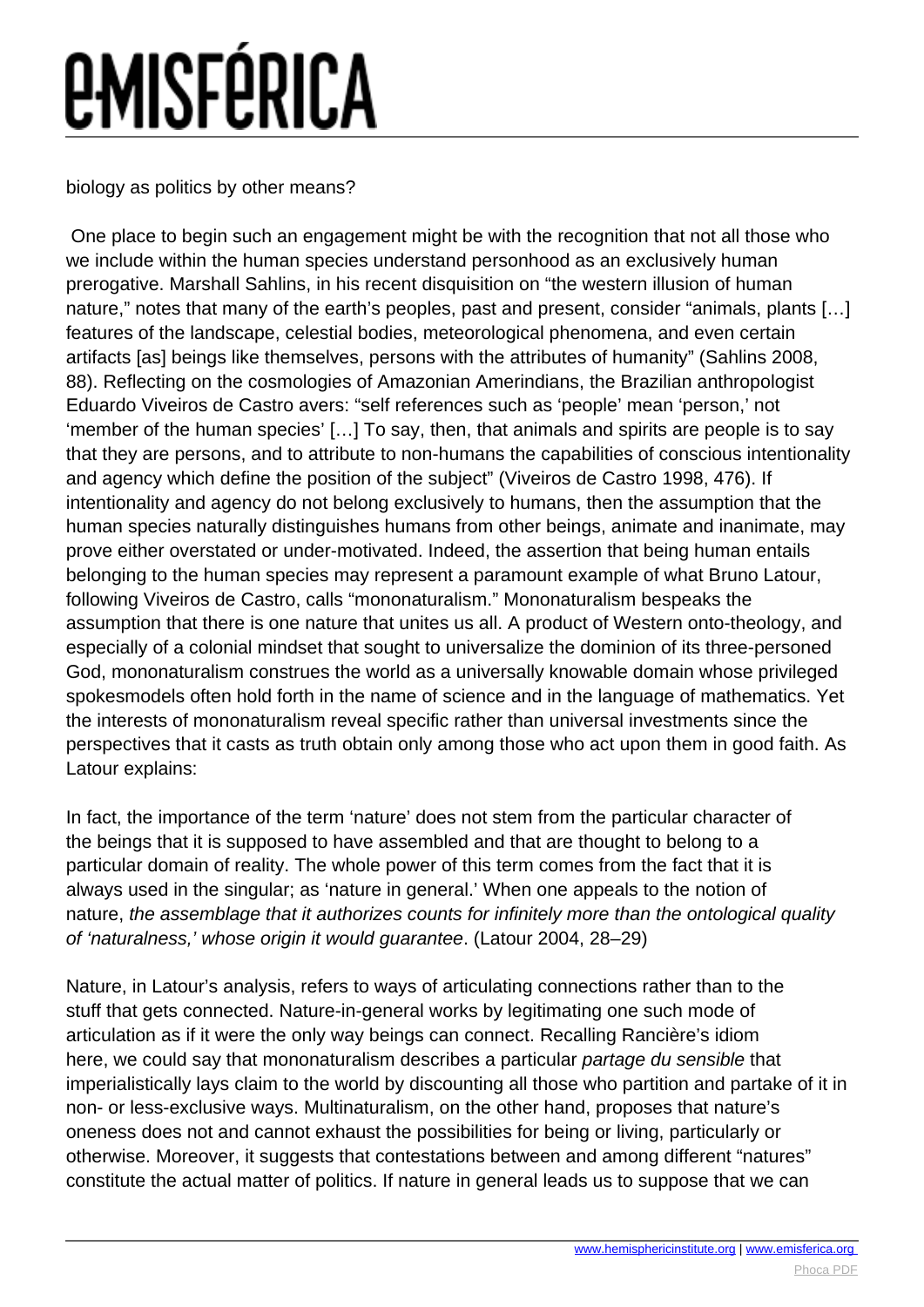know who we are by affirming our identity-in-difference as a species among other species, then perhaps we should consider what a multinaturalist notion of human-ness might entail. Conversely, to call the mononatualist proposition into question, we might want to ask: how did we come to believe that "belonging to the human species" is the best way to make sense of "being human" in the first place?

 If we don't assume that species-being exhausts our nature, we can begin to reflect on what belonging to a species does to or for "the human." At the most literal level, being a species secularizes us. Within the ambit of early modern Europe, Christian eschatology informed the temporal horizon of existence both theologically and politically. The doctrine of the resurrection supposed a bifurcation not just of body and soul but also of life and afterlife, such that the human soul's travails within the earthly veil of tears merely prefigured an eternal temporality during which its "real life" would take place. Among the manifold implications of this dogma, two especially concern us: 1. the most important thing about being human was not having a body (as we largely assume today) but being a soul; and 2. the soul constituted not only the otherworldly ground of personhood, but also the this-worldly basis for political belonging. Throughout the course of the sixteenth and seventeenth centuries, however, these precepts began to tremble before the complex religious, political, economic, technological, philosophical, and military upheavals that marked the period. Needless to say, a detailed account of these transformations exceeds my scope here today. However, let me note two relevant sequela: 1. as Foucault argues, following the Treaty of Westphalia in 1648, the eschatological frame for European politics, which hitherto imagined a universal Christian Empire as its apotheosis, no longer obtained unconditionally; instead Europe fell into secular history as a coincidence of coeval nation-states "having a relation of utilization, colonization and domination to the rest of the world" (2009, 298).; 2. The body replaced the soul as the proper metonym for political, legal, and economic subjectivity such that "being a person" came to mean "having a body," a new secular political philosophy which C. B. Macpherson famously named "possessive individualism" (Macpherson 1962).<sup>11</sup>

 The emergence of the human species as the collective incarnation of these individual bodies naturalized this secular orientation in the most literal sense. In other words, it evinced the etymological significance that the secular bears from the Latin saeculum, meaning "the average duration of a man's life," a "life-time," or a "generation" (as opposed to Christian eschatology's non-secular valorizations of soul-time) (Marchant and Vernam 1892, 497). Prior to the eighteenth century if humans were referred to as a species—which given Europe's Christian orientation was certainly not a prevailing idiom—it signified in a logical rather than a biological sense.<sup>12</sup> Moreover, since species functioned as a categorical determination that foregrounded identity-within-difference, it applied indiscriminately to all being. Thus Linnaeus, who first named our species-being as such, classified minerals as well as plants and animals as species, positing no essential distinction between species'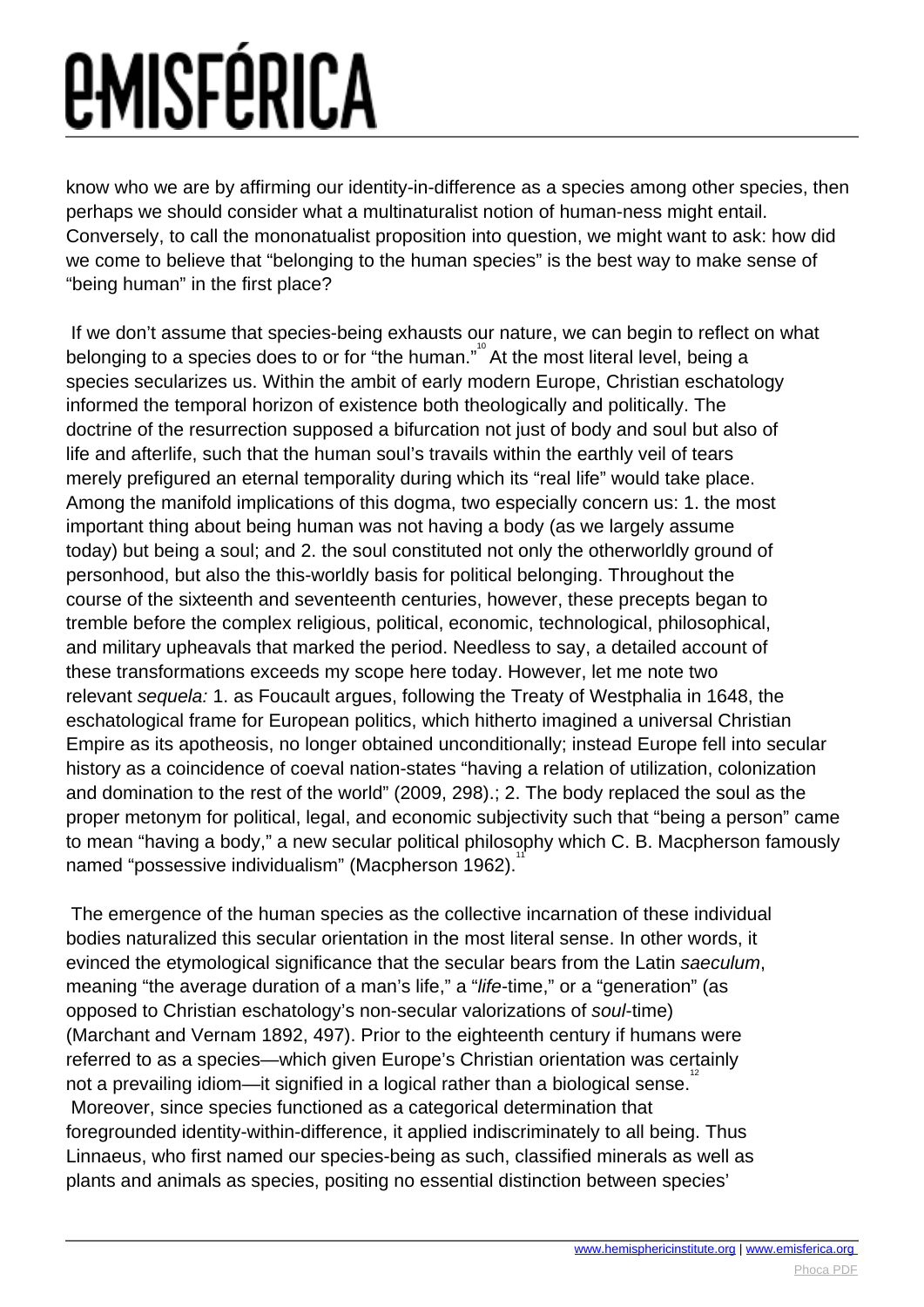animate and inanimate forms.<sup>13</sup> However, once the notion of species took a distinctly organic turn, as it did in the work of Georges-Louis Leclerc, Comte du Buffon (who explicitly disputed Linnaeus' promiscuous usage and argued that only living beings speciate) species became conceived for the first time as a vitally secular matter of generation and generations.<sup>14</sup>

 According to Buffon, a species' temporal dissemination, its "faculty of producing its fellow creature (semblable)," constitutes the "real existence of the species" (Buffon 1749, 2, 18). If in order to be a species at all a species must endure through a multitude of successive iterations, then the generation of new individuals constitutes its vital crux. Furthermore, the species actually exists as "the constant succession and the uninterrupted renewal of the individuals who constitute it" (Buffon 1753, 384). From this perspective, sexual reproduction becomes—again for the first time—a means of reproducing "the species," rather than simply of engendering offspring.<sup>15</sup> Thus, Buffon posits: "the species then is nothing other than the constant succession of similar .<br>individuals who can reproduce themselves together" (1753, 4:386). <sup>"6</sup> This reproductive criteria provides a simultaneously inclusive and exclusive notion of species: individuals belong to the same species if and only if they reproduce offspring who can themselves reproduce more offspring—a criteria that essentializes sexual difference, foregrounds the troubling notion of hybridity, and introduces "race" as a vital category.<sup>"</sup> Once the human species appears to insist and to exist through generation and generations, i.e., through the corporeal iterations that such life forms manifest in and through time, then our "secular nature" fully comes to make sense as a partage du sensible.

 The unacknowledged corollary of this putatively natural partage holds that, as a species, we speciate as individuals. While the species endures through generations, it passes—i.e., it actually takes place—through the passage of individuals. Indeed, in the Premier Discours that introduced his magnum opus, Buffon epistemologically commits himself to the individual as the only "real" natural unit: "In nature only individuals really exist; genuses, orders and classes only exist in our imagination" (1753, 1:38). Hence as he writes in a later volume: "All the similar individuals that exist on the surface of the globe are regarded as composing the species of these individuals" (1753, 4:384). Individualism thus constitutes a logical, bio-logical, and historical precondition for the conceptualization of the human species as a species. Moreover, in Buffon's case, it was also a biographical precondition since, as Philip Sloan notes, before Buffon embarked on his Histoire Naturelle he pursued "intensive study in mathematics, Newtonian mechanics, English philosophy, and probability theory" (Sloan 1995, 127). When Buffon incorporates the individual into natural history as the medium through which the species inheres, he links its earlier philosophical meanings to its new biological significance, and thereby expands the proper domain of the individual from politics to nature.

Liberal individualism emerged in seventeenth-century England as a political response to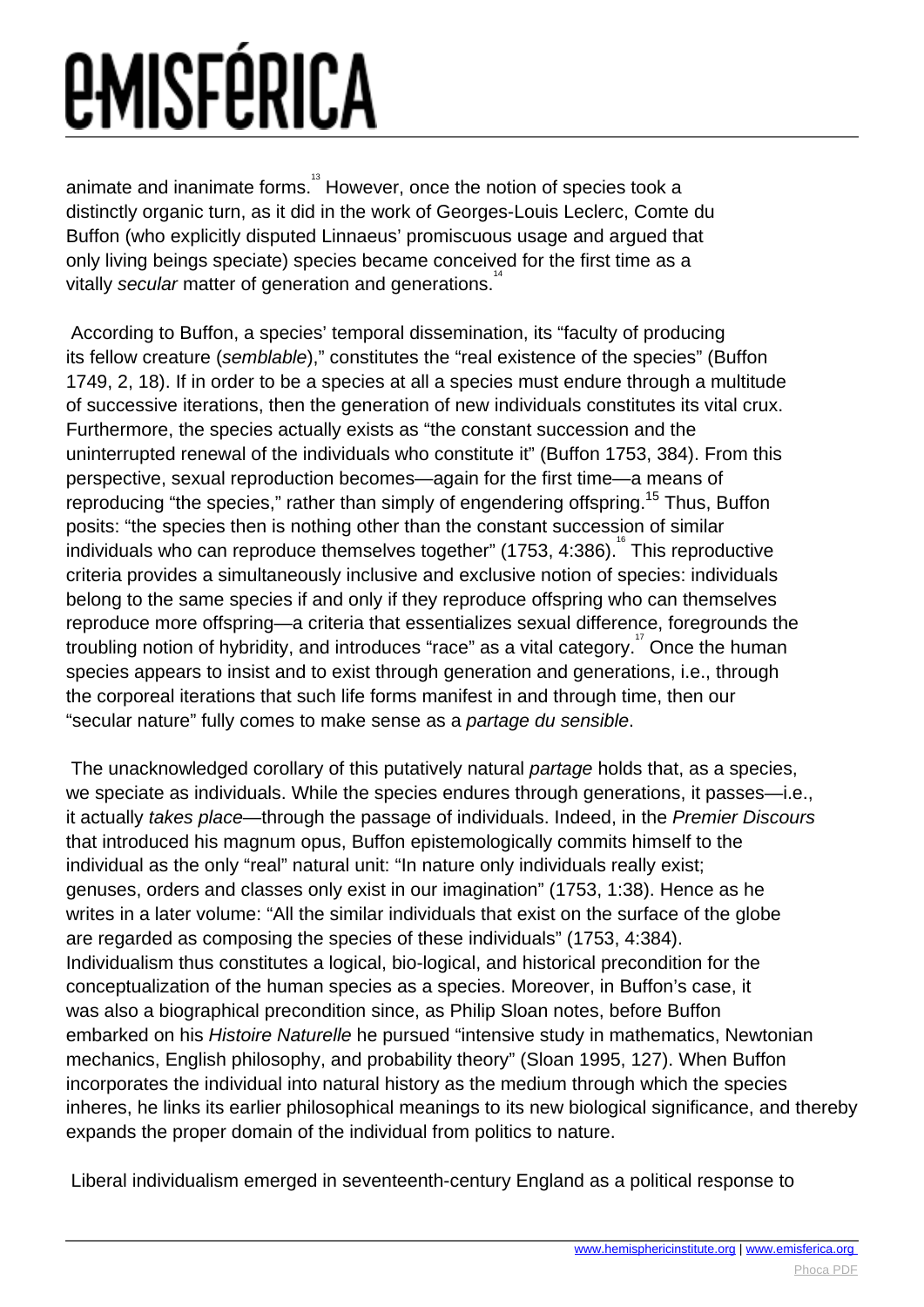monarchal absolutism and its discontents. Claiming an ontological basis for refusing the sovereign's theologically-legitimated prerogatives, it asserted the individual's originary ownership of his own body (and of course individuals were inevitably male). This political philosophy holds that "the body" represents the individual's natural property, which, as John Locke famously avowed, cannot be alienated without due process of law. Indeed, the precept of self-ownership as the basis for legal rights is what the affirmation of Habeas Corpus still purports to guarantee. However, while individualism successfully disputed the metaphysical claims of political theology by "naturally" grounding itself in a political ontology of the human body that held that "the body" represents "nature" in and for the person, it also introduced a new question—hitherto unknown to political theology—into political life: i.e., once you affirm human beings as discontinuous individuals who own their bodies as their property, how do you reaffirm their collective coexistence as essential, let alone as an essential property? Or, to turn the question another way, how do you make sense of the collectiveness of a political collective if you suppose that the collective's members bear their individuality within themselves as their most essential property?

The possible answers to this question were numerous: contract theory, "human nature," "the economy," "society," and "culture," among others, all emerged during the late-seventeenth and eighteenth centuries as responses to the ontological quandary that individualism introduced. Behind, beneath, or perhaps beyond all these various attempts to reconcile continuity with—and within—individuality, the "human species" appears to affect a natural resolution to the collective problem insofar as it incorporates a vital force that sustains both the production and the reproduction of individuals. In order to appreciate how this reconciliation works, consider for a moment what individualism tries to do. As a political strategy, individualism seeks to isolate people from the biosphere and reorient their "natural" being inwardly, as if "life itself" were spatially and temporally localized within their epidermal envelope, a political incarnation that famously led Norbert Elias to ask: "Is the body the vessel which holds the true self locked within it? Is the skin the frontier between 'inside' and 'outside'? What in man is the capsule, and what the encapsulated?" (Elias 1982, 249). Individualism proposes a bifurcation, or partage, of the universe around "the body" (which is after all what the "environ" of environment signifies). The body hence becomes the proper metonym for the person only insofar as it bears no other essential relation to anything else—family, kin, clan, tribe, rank, estate, nation, territory, etc. However much this fiction might make sense logically or strategically as a political reaction to monarchal prerogative, it does not necessarily follow organismically or ecologically, let alone ontologically. All living beings must be both bounded and open, localized and distributed, focused and enmeshed. Moreover, organisms only exist insofar as they coexist—as for example our own coexistence with the commensal bacteria that flourish in our guts and skin reveals. The affirmation of the individual as a simultaneously political and a biological unit, then, far from constituting a natural fact, betrays an unnatural attachment to the historical and cultural assumptions on which it leans.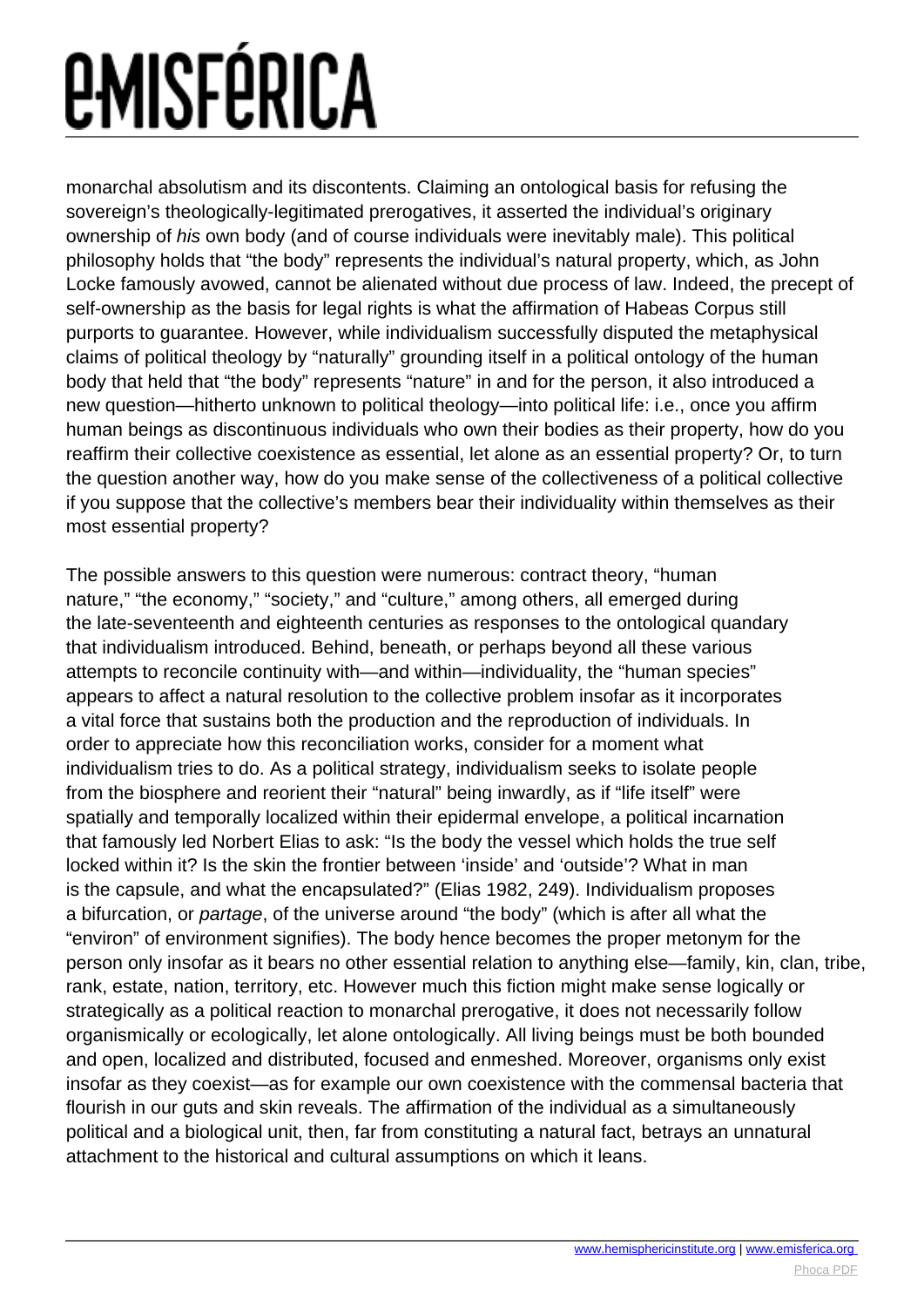To put this another way: individualism proposes a material partage du sensible that limns the terrain of the biopolitical. By specifying "the body" in lieu of the human person, that is to say by proposing the body as the place in which "the human" lives, this partage conjures both "life itself"—or what we might call the *ipseity* of life, the proper life that both can be contained and can contain itself (Levinas 1978, 125)—and "specific life"—life localized within "the body" as its property, which reproduces itself in its relations with other bodies and thereby constitutes a species. Needless to say, this vital formulation hinges on an implicit doubling of "the human body" as at once an individual and a species body, a doubling which weirdly recalls and recasts Kantorowicz's famous theologico-political icon, "the King's two bodies," in manifestly secular terms (1957). The individual's body thus conceals an intrinsic duplicity precisely insofar as "it" identifies us, both individually and collectively, as human. The modern duplicity of the human body is a real paradox, simultaneously a general singularity and a singular generality. If we regard it as such, we begin to discern some of the economic, political, and philosophical investments in our own "specialness" as humans that underwrite our sense that we belong to the human species.

#### **2. Calculating Habits**

In the German Ideology, Karl Marx declares that humans are the only living beings that "relate to" other living beings, whereas non-human organisms just are (Marx, Engels 1970, 51). In positing "relating" as essentially human, Marx extrapolates from Hegel's precept that consciousness exists through—and as—the negation of nature's immediacy, thereby anticipating Bataille's famous (Hegelian) claim that "animals are in the world like water in water" (Bataille 1992, 23). Lest we drown in our animality, we must relate and thereby become human. The different forms that such relations manifest inform the conditions within which human beings live together—with human and non-human others—at different moments in history. Within the compass of modernity, wage-labor constitutes the economic form that the relations informed by individualism take. Unlike feudalism before it, which had supposed a metaphysical hierarchy among ranks, estates, and degrees of people, and concomitantly assumed a material continuity between serfs and the land, wage-labor deterritorializes these historical nexuses in order to reterritorialize them as aggregates of self-owning individuals who contractually self-alienate themselves in exchange both for remuneration and for political rights. Within this juridico-politico-economic horizon, population becomes a means both to count and to account for the vital asset that individuals represent to and for the state. However, population is not merely a matter of counting and thereby accounting. In order for population to take on statistical significance, i.e., in order for it to operate as an analyzer of state power, it must concern itself with those individual changes that occur among the population over time. <sup>8</sup> Birth rates, death rates, unemployment rates, rates of mortality and morbidity are just that: rates of change through time. As such they represent singularities quantitatively assimilated into generalities though calculating practices. Moreover, because such rates are themselves comparable as calculations, taken together they make it possible to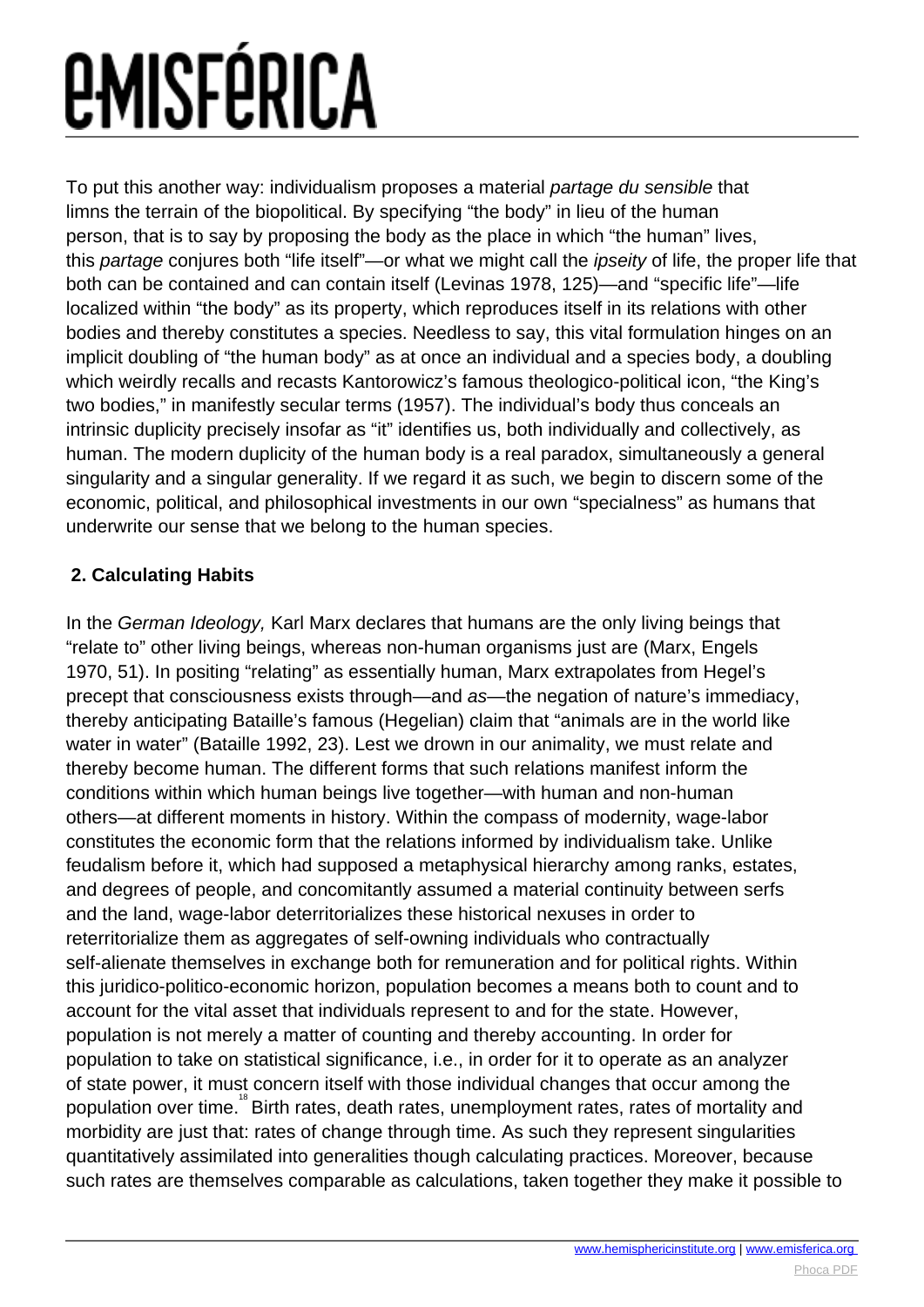evoke the relative rates of change between two or more populations; hence they implicitly gesture towards an even more general population that in turn contains them all.<sup>18</sup>

Population, then, like species, encompasses both production and reproduction. Indeed, population, like species, only produces itself by reproducing itself through individuals through time. This conjunction marks what Foucault describes as "the entry of life into history, that is, the entry of phenomena particular to the life of the human species into the order of knowledge and power, into the sphere of political techniques" (1978, 143–4) Moreover, these political techniques represent the desire to make the imperatives of human life calculable—or even "governable"—and therefore amenable to economic and biological regulation. Hence they simultaneously render population a vital metonym for species and reveal "the economy" as the natural domain within which these imperatives must be fulfilled. Not so surprisingly, the seminal articulation of this politico-economic perspective appears in the texts of an author whose familiarity with both Linnaeus and Buffon deeply informed his thought: that inestimable polymath, Adam Smith. Indeed, we might consider that Adam's Smith's particular stroke of genius is not best represented by his famous "invisible hand," but rather by the invisible sleight of hand through which he created a vision of political economy that knits together population with species and thereby regards economics as biology by other means. (As we'll see below, the subsequent inversion of this formula also constitutes another famous stroke of genius, when Darwin adapts Malthus' reading of Smith to the theory of evolution and thereby renders biology as political economy by other means.)

 In order to appreciate how classical political economy emerges as a bio-political hybrid, we need to consider briefly the assumptions Smith imports from natural history into his economic thought (Schabas 2003). Smith's debts to Linnaeus are several since not only did Linnaeus invent the binomial system that continues to map the field of living organisms and famously dub us homo sapiens in the process, but he also advocated Swedish national autarchy, predicated on a cameralist policy of import substitution. Moreover, by promoting rational agricultural innovation and development as a vital resource for the nation, he used his work as a natural historian to underwrite his economic policy (Koener 1999). Thus, in addition to the seminal Systema Naturae (to which Smith refers in his early essay, "Of the External Senses"). Smith also relied on Linnaeus' essay "The Oeconomy of Nature" (1749) which begins: "By the oeconomy of nature we understand the all wise disposition of the Creator in relation to natural things, by which they are fitted to produce general ends and reciprocal uses. […] Whosoever turns his attention to the things on this our terraqueous globe, must necessarily confess, that they are so connected, so chained together, that they all aim at the same end, and to this end a vast number of intermediate ends are subservient" (Linnaeus 1759, 39–40). Linnaeus' reflections on this useful and reciprocal relation explicitly combine his interests in policy and natural history, and in so doing prefigure Smith's notion of a self-regulating political economy.<sup>2</sup> The enchainment that Linnaeus sees as rectifying intermediate ends so "that they all aim at the same end" provides a "natural" analogy for the unity of ends that Smith ascribes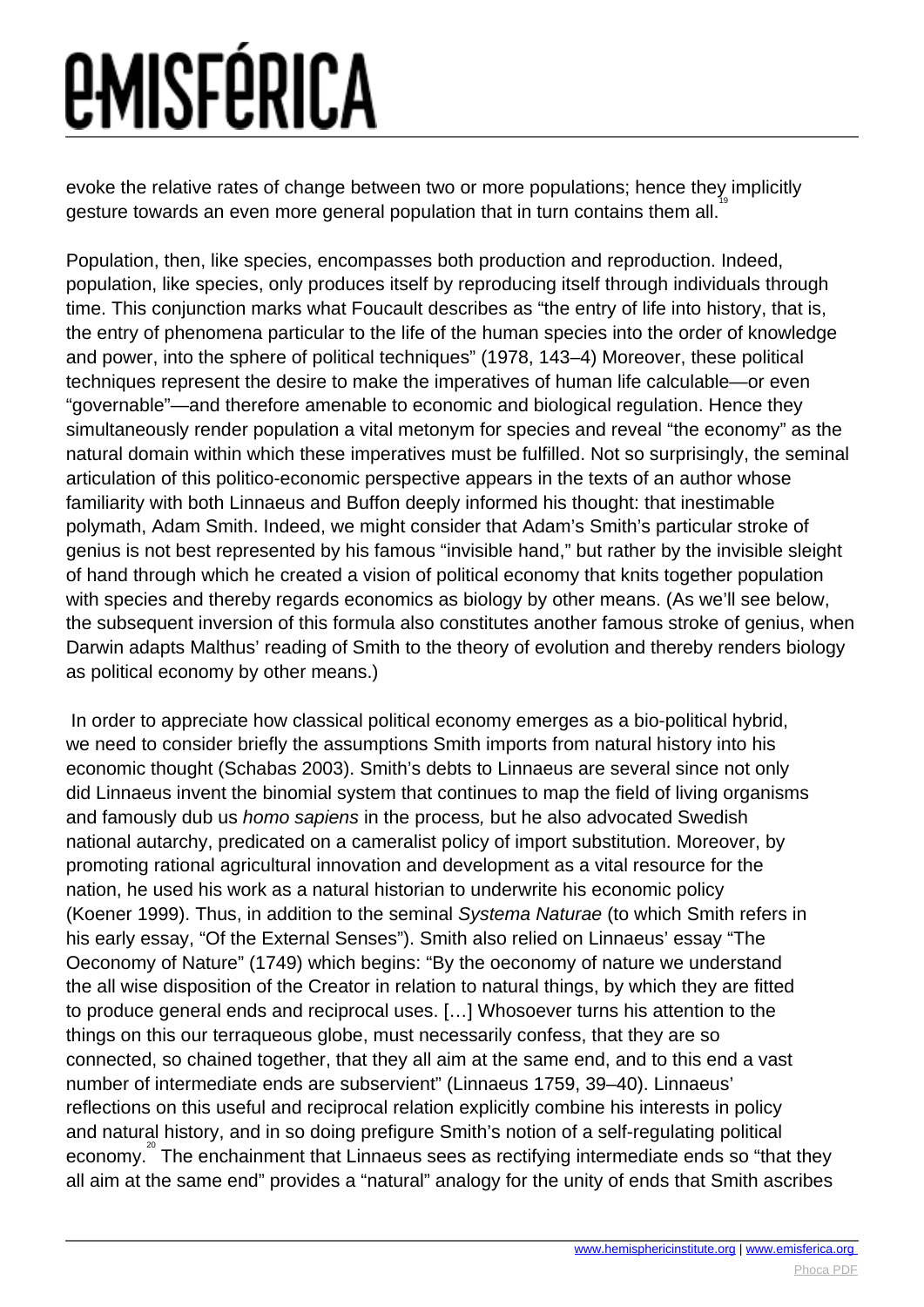to the market economy, an ascription that for many today still seems "natural" given the current reign of neo-liberalism.

Linnaeus' assessments of the "oeconomy of nature" explicitly inspires Smith's fusion of natural history and moral philosophy in The Theory of Moral Sentiments (published in 1759, the year following Linnaeus' nominalization of *homo sapiens*). In Smith's estimation, the oeconomy of nature:

not only endowed mankind with an appetite for the end which she [nature] proposes, but likewise with an appetite for the means by which alone this end can be brought about, for their own sakes, and independent of their tendency to produce it. Thus self-preservation, and the propagation of the species are the great ends which Nature seems to have proposed in the formation of all animals. Mankind are endowed with a desire of those ends, and an aversion to the contrary; with a love of life, and a dread of dissolution; with a desire of the continuance and perpetuity of the species, and with an aversion to the thoughts of its entire extinction. (Smith 2002, 90)

Here Smith's text binds up Linnaeus' notion of the economy of nature and Buffon's reproductive criteria for species (with which Smith was also familiar ) in order to posit a 21 natural basis for his moral theory. In Smith's estimation, the species imperative acts through individuals, "independent of their [own] tendency," and it is precisely this agency independent from individual agencies but which nevertheless acts "for their own sakes" that constitutes the "oeconomy of nature." Needless to say, this formulation exactly anticipates Smith's ideas about political economy, which he will publish in 1776, as An Inquiry in the Nature and the Causes of the Wealth of Nations. However, in the later text, it is the market, rather than the oeconomy of Nature that, independent of mankind's individual tendencies and thanks to the "invisible hand," produces ends conducive of the continuance and perpetuation of the species. Given Smith's conflation of natural and market forces, of individual and species imperatives, we can appreciate why Foucault not only characterizes political economy as "the knowledge of processes that link together variations of wealth and variations of population," but also why he refers to political economy as circumscribing "the horizon of social naturalness" (2009, 350).

Smith adumbrates the paradox of social nature in his chapter "Of the Wages of Labor" in The Wealth of Nations, where he synthesizes his ideas about natural history and political economy in order to explain why, as his first sentence declaims, "[t]he produce of labour constitutes the natural recompense or wages of labour" (1937, 64). Smith's exposition of this mode of "natural recompense" leans on an anthropological narrative that moves from an "original state of things, which precedes both the appropriation of land and the accumulation property, [in which] the whole produce of labor belongs to the laborer," to an articulated division of labor predicated on contracts between "masters" and "workmen." Given its juridico-political investment in this contractual relation, labor becomes subject to and regulated by market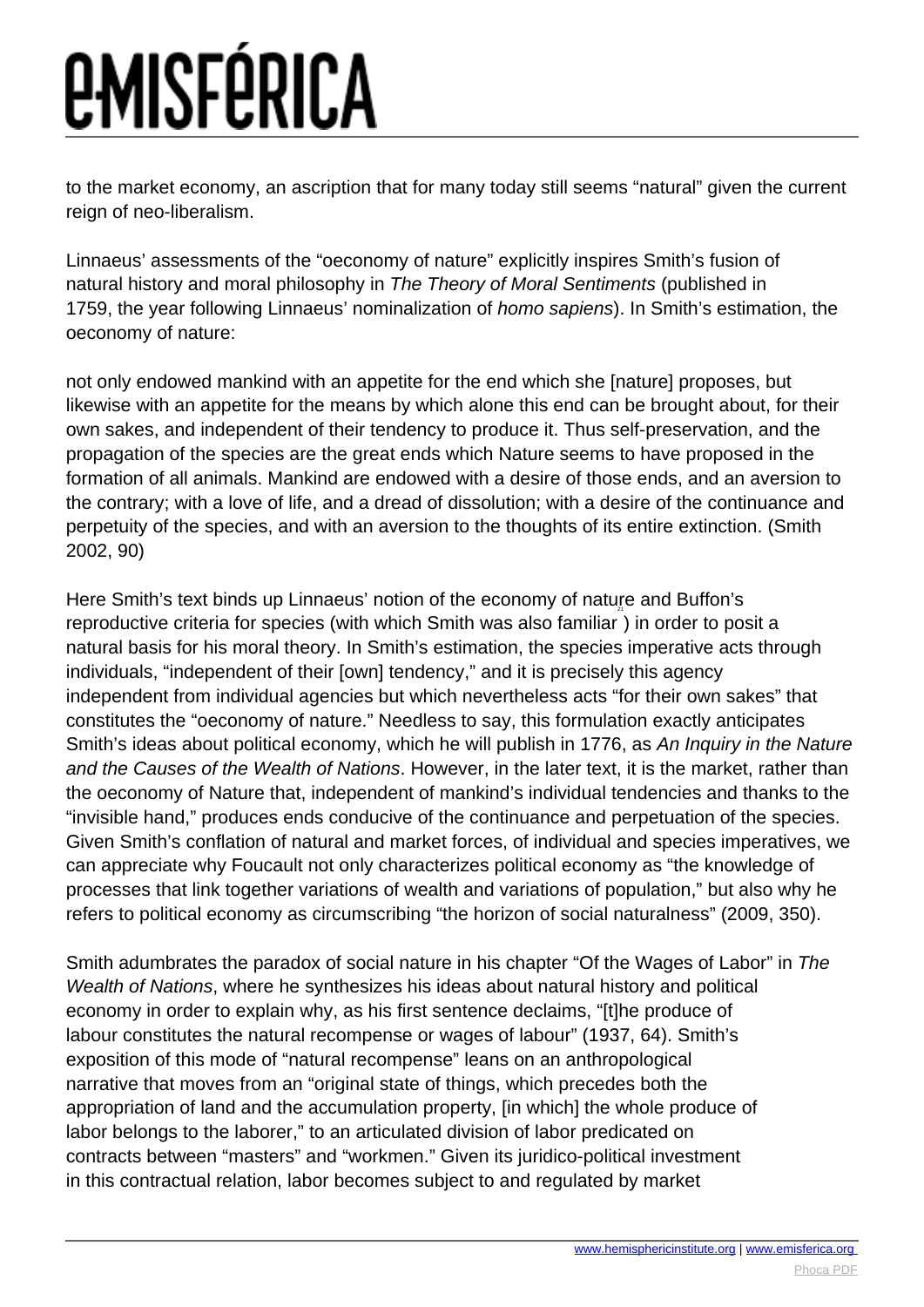dynamics that determine the "demand for those who live by their wages." In this telling phrase we see that Smith seeks to explain how and why wages fluctuate by collapsing the distinction between living and wage-earning, such that for a substantial portion of the population "living" becomes tantamount to wage-earning and vice versa. This economic indistinction then not only affirms the elision between "natural recompense" and the "wages of labour," but also conversely locates the political basis for national wealth in the living dimension of wage labor—i.e., in the population of wage laborers considered as a sub-set of the human species: "The most decisive mark of the prosperity of any country is the increase in the number of its inhabitants. […] [I]n the present time [...] this increase is principally owing to [...] the great multiplication of the human species" (1937, 70).

Using the rudimentary statistics available to him (from William Petty, Gregory King, Charles Davenant, and Richard Price) Smith proceeds to assert a correlation between changes in population and changes in wages. Moreover, he avers that insofar the former derive from natural fluctuations, so do the latter, even when the changes in population themselves reflect the impact of wages on the sustenance of workers and their offspring. Thus, the market dynamics of wage labor, according to Smith, reflect the natural patterns of reproduction that we call species:

Every species of animals naturally multiplies in proportion to the means of their subsistence, and no species can ever multiply beyond it. But in civilized society it is only among the inferior ranks of people that the scantiness of subsistence can set limits to the further multiplication of the human species; and it can do so in no other ways than by destroying a great part of the children which their fruitful marriages produce.

The liberal reward of labour, by enabling them to provide better for their children and consequently to bring up a greater number, naturally tends to widen and extend those limits. It deserves to be remarked too, that it necessarily does this as nearly as possible in the proportion which the demand for labour requires. If this demand is continually increasing, the reward for labour must necessarily encourage in such a manner the marriage and multiplication of labourers, as may enable them to supply that continually increasing demand by a continually increasing population. […] It is in this manner that the demand for men, like that of any other commodity, necessarily regulates the production of men. (1937, 79–80)

In this important passage Smith limns the movement from species to population to human reproduction to commodity production, on whose basis political economy stakes its claim that it also represents the "oeconomy of nature." However, unlike Linnaeus', the nature of Smith's economy no longer inheres in the "all wise disposition of the Creator in relation to natural things, by which they are fitted to produce general ends and reciprocal uses." Rather the general ends and reciprocal uses produced by wage relations determine the natural reproduction of the human species, even as the "desire of the continuance and perpetuity of the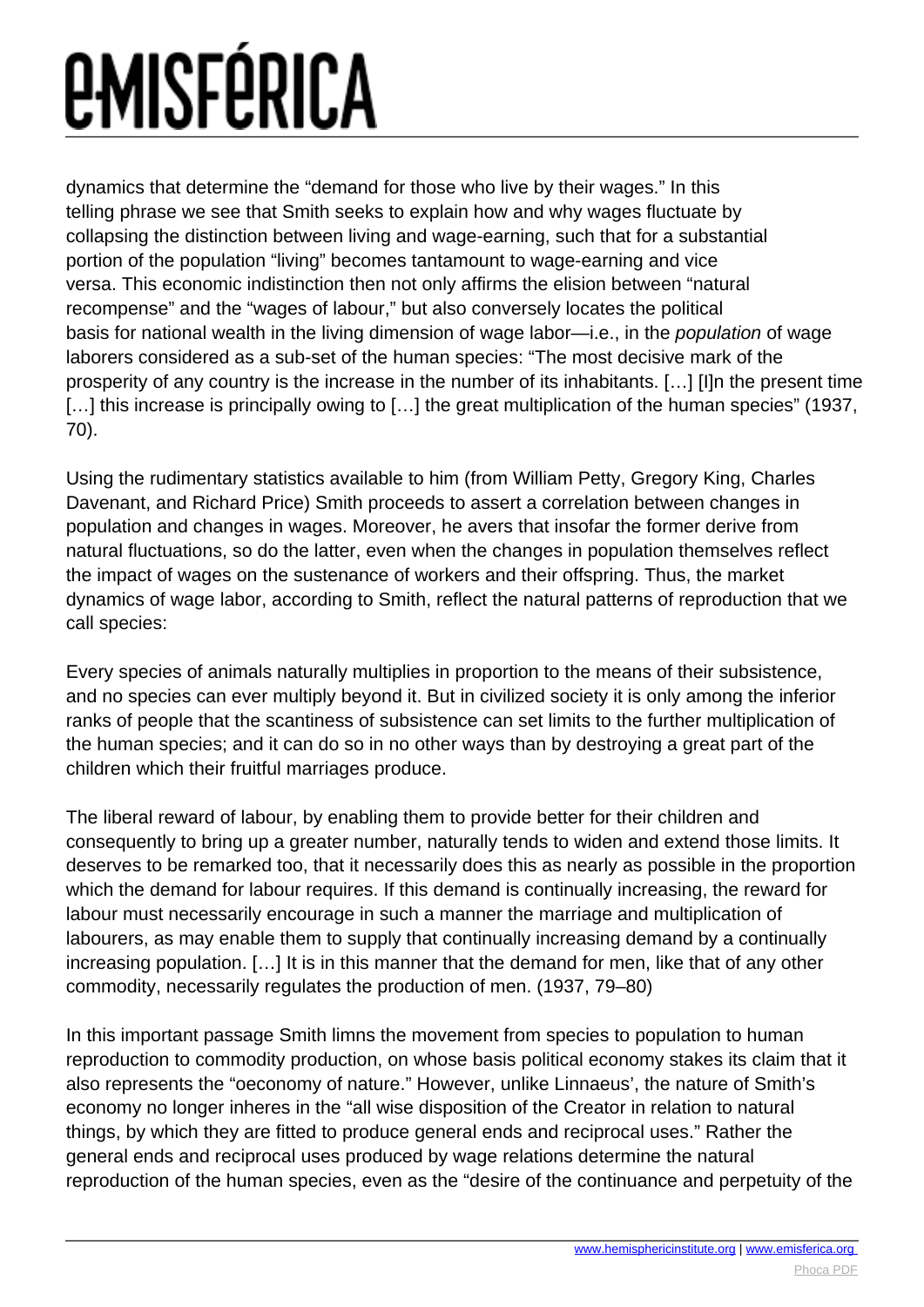species" sparks "multiplication] in proportion to the means of subsistence" in the first place. In other words, following Adam Smith, political economy knits together population and species as if they naturally belonged to the same social fabric, a social fabric that he calls "the market." Furthermore, with this articulation of population and species, modern political economy "appears," or rather represents itself, as the "natural" locus within which the "human species" necessarily lives. It thereby legitimates itself as nature by other means—an egregious instance of mononaturalism to be sure.

While The Wealth of Nations forges the theoretical nature of political economy from the confluence of species and population, this amalgam becomes even stronger a quarter of a century later when Thomas Robert Malthus claims to elaborate the precept "empirically" in his famously pessimistic Essay on the Principle of Population (1799). As David McNally argues: "Proceeding from the alleged law of population, [Malthus] arrived at a complete naturalization of capitalist social relations: private property, wage-labour, and class inequality became the inevitable outcomes of natural laws" (McNally 2000, 441–42). Not surprisingly Malthus generously credits Smith with providing much of the conceptual background for his argument, which, given Smith's observations about the relation between species and subsistence cited above, seems more than fair. However, despite his obvious indebtedness to Smith's vision of "multiplication in proportion to the means of subsistence," what Malthus crucially adds to Smith's biopolitical conjecture is Newton's calculus (see Waterman 1998, 575–76). Or, to put it another way, Malthus brings Newton's mathematical invention to bear on Smith's social nature in order to calculate the ratio between human reproduction as a species and human reproduction as a population and therefore constitutes this ratio as political economy's natural rationality (see Stengers 2005, 999). While it's not possible for me to reflect on the epistemological and metaphysical issues entangled in Newton's development of the calculus here, especially as they engage the contradictions presented by Descartes' analytic geometry, in suffice it to say that Malthus relies on Newton's fluxions and fluents to motivate his tendentious comparison between the rates of increase of food supply and of mouths to feed (see Waterman 1998, 582). By invoking Newton's calculus to derive and legitimate the bio-logic of political economy, Malthus renders the eponymous "principle of population" a simultaneously biological and economic "fact" that serves (even .<br>today) to calculate political decisions.<sup>24</sup>

In order to appreciate the motivation for Malthus' politico-economico-bio-logic, it is important to remember that Malthus offered his Essay as a "melancholy" rebuttal to the progressive "speculations" of William Godwin and the Marquis de Condorcet, asserting that the means by which "population must be kept down to the level of subsistence" forms "the strongest obstacle in the way to any very great future improvement of society"(1798, 3) The demonstration of this explicitly political assertion rests on the assumption that the phenomena encompassed by the concepts "population" and "subsistence" can be formulaically compared as two functions that trace the changes in these phenomena over time. Newton's differential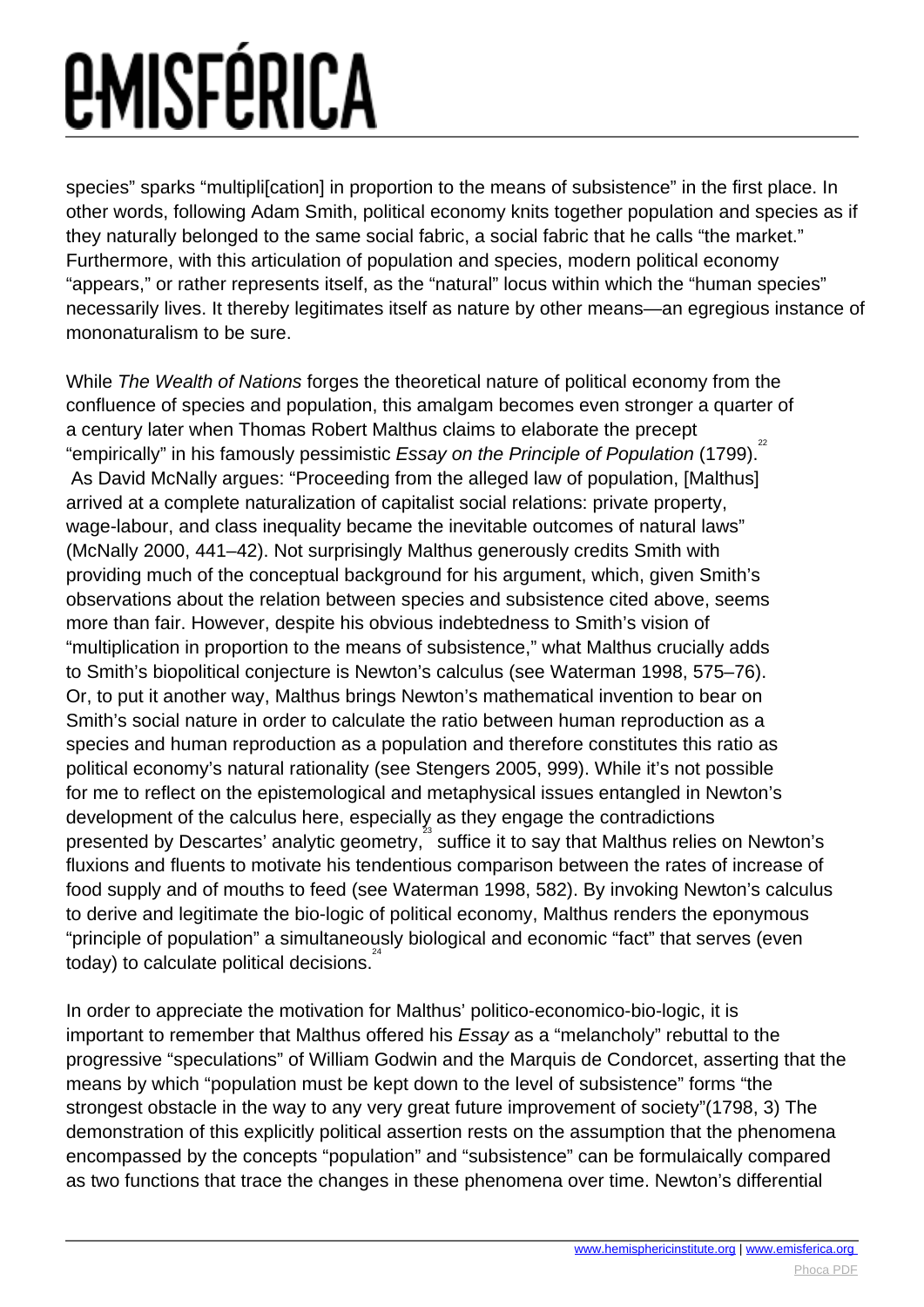calculus underwrites Malthus' reflections on the proportion between these two different rates of change—a proportionality Smith merely asserts as self-evident—and legitimates Malthus' famous claims about the irreconcilable tension between two competing natural tendencies: the tendency of population to increase geometrically and the tendency of food supply to increase arithmetically. Malthus thus invokes Newton's calculus precisely in order affirm the supposedly biological or natural conditions of human existence as our inevitable political and economic limits.

When Malthus posits his famous dilemma, he does so by applying the mathematical strategies that Newton developed to calculate instantaneous rates of change for physical movement (for example of planets) to the vital transformations that arise within collectivities of living human beings whose coexistence coincides with their conviviality. This 25 procedure enables Malthus, as it did Newton, to finesse the conceptual distinction between an aggregation of points (i.e., population as data set) and a continuous interval (i.e., population as natural species). Just as Newton was able to create an ontological continuity between the infinite points that comprise a line by asserting that the line traces the movement of a point and therefore that the differences between the points are differences that make no difference and thus make all the difference, so Malthus constitutes population as the traces of individual changes through time. Malthus' calculus thus renders the infinitesimal transformations of human existence, the infinite differences that make no difference and thus make all the difference, into functions of four variables: food, labor, sex, and death, whose temporal entanglement can be stated as a simple "natural law": following its own tendencies, population will outstrip food supply. Moreover, in Malthus' case, the application of this natural law enabled him to legitimate his political and economic claims that, given the relentless biological necessities of the human species, providing out-of-door relief to the poor would "naturally" increase suffering and immiseration (despite the fact that his argument lacked much empirical substantiation).

Today we understand that Malthus's tendentious bio-logic underwrites the enterprise of political economy insofar as it constitutes the risks and vulnerabilities inherent in a living population as calculable and hence predictable (though apparently not preventable). However, while Malthus founds the science of economics by representing 26 human nature and human biology as tending towards calculable predictability, this economic strategy itself provides, as Bruno Latour and Vincent Lépinay have recently noticed, an emotional or psychological response to fear and thus motivates what they call an "entirely psychological passage from uncertainty to probability" (Latour, Lépinay 2010, 63). In order to make this affective passage make sense, Malthus' Essay conflates population with species as if this conflation represents a natural fact and then utilizes the mathematical analysis of population to make claims about the natural conditions within which humans necessarily coexist. Population thus seems to evince the dynamics of species-being as a matter of counting and accounting for human coexistence, both with other humans and with other others, insofar as these relations are naturally regulated by economic means. Yet it is important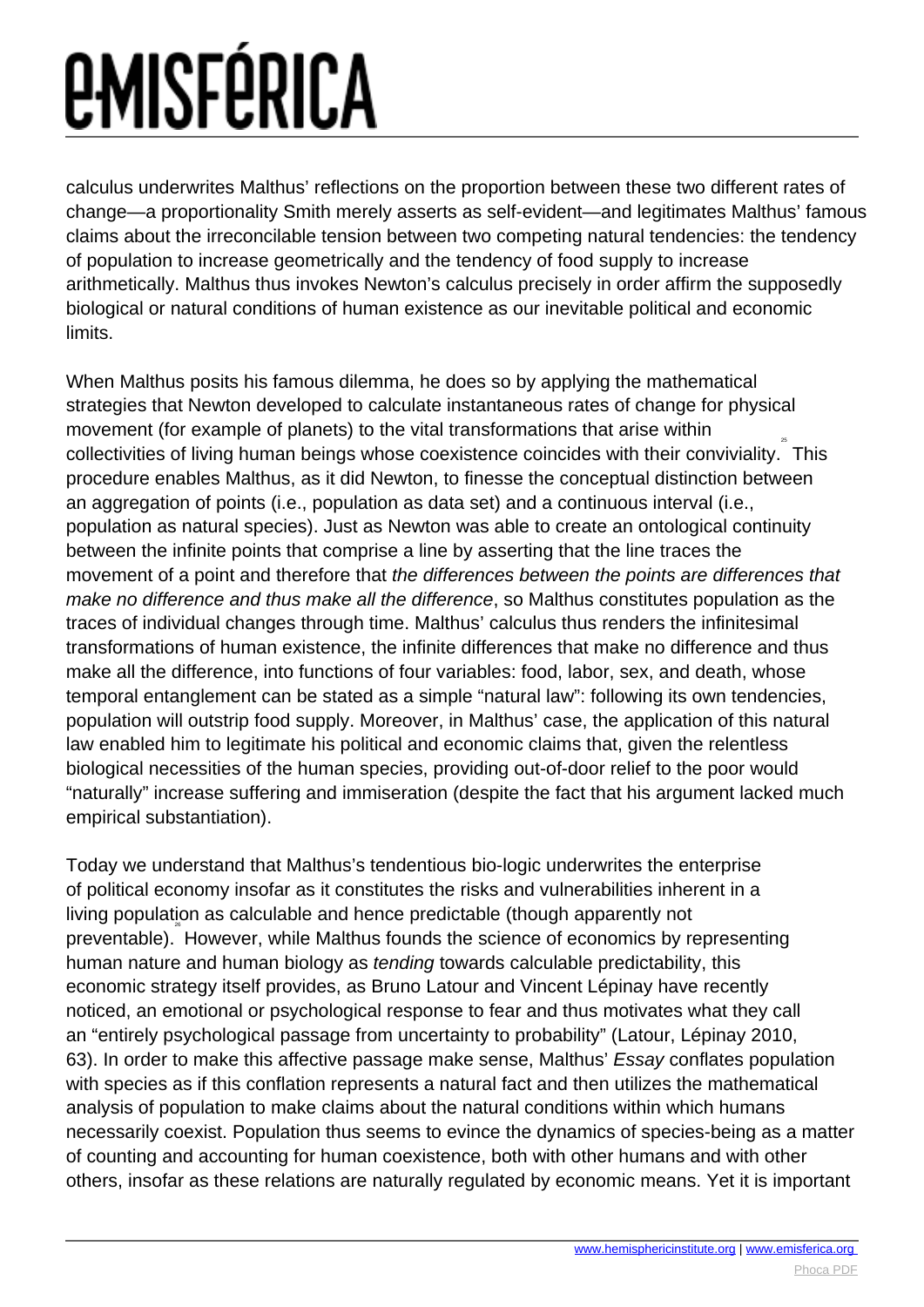to remember that the "oeconomy of nature" does not describe how nature really is, but rather affirms one particular version of what Latour calls "nature-in-general" as a strategy for universalizing the assumptions to which it is indebted. In this case, the belonging of human beings to the human species offers a way of dividing up the sensible world that forecloses non-calculating habits of thought which do not assume that population and species mean the same things or in the same ways. Nevertheless, the force of this largely unremarked equivalence continues to elude us in part because these calculating habits now appear to us as the very nature of who we are.

#### **Coda: Special Tendencies**

One of the most vital consequences of Malthus' putatively natural calculus arises when it rebounds into bioscience itself via Charles Darwin's theory of evolution. As historians of evolution frequently remark, Darwin explicitly incorporates Malthus's political and economic bio-logic of population into his theory of evolution. Indeed, Darwin often credits Malthus for inspiring his dynamic synthesis of evolutionary theory, for example when he declares in On the Origin of Species by Means of Natural Selection (1859): "It is the doctrine of Malthus applied with manifold force to the whole animal and vegetable kingdoms" (Darwin 1859, 63).<sup>27</sup> The eminent twentieth-century biologist Ernst Mayr neatly framed Darwin's debt to Malthus in terms of what Mayr calls Darwin's "population thinking" (Mayr 1989, 176) since Darwin's conceptual breakthrough posits that a species incorporate, as he writes in Origin of Species, "the full effects of many slight variations, accumulated during an almost infinite number of generations"(Darwin, 1859, 481). When these slight variations that preponderate through almost infinite generations are thought in terms of population, they appear as what Darwin and Alfred Wallace characterized, in the title of their famous co-authored essay as "the tendency of species towards variation" (Darwin, Wallace 1858, 46–50). Though Darwin himself was fairly nominalistic about the notion of species,<sup>28</sup> understanding that he could not provide a well-bounded definition since by definition species evolve, nevertheless misgivings about the political implications of his intellectual genealogy abound—including those of Marx and Engels in his day, along with many subsequent scholars.<sup>28</sup>

 Whatever we think of Darwin's investment in bourgeois political economy (which was quite literal since he lived off his inheritance), we can say that evolution's political bio-logic persists insofar as Darwin conflates species with population and therefore relies on an unremarked mathematical operation borrowed from Newton by way of Malthus that extrapolates evolving tendencies from aggregates of individuals.<sup>88</sup> In order to conceptualize distinct tendencies towards speciation from infinitesimal organismic variations over time, Darwin leans on Malthus' use of Newton's infinitesimal calculus as a natural logic that resolves change into continuity, thereby incorporating the same at once mathematical and ontological sleight of hand. <sup>31</sup> By relying on Newton's mathematical precept to translate infinitesimal changes into determinant life forms, both Darwin and Malthus elide manifold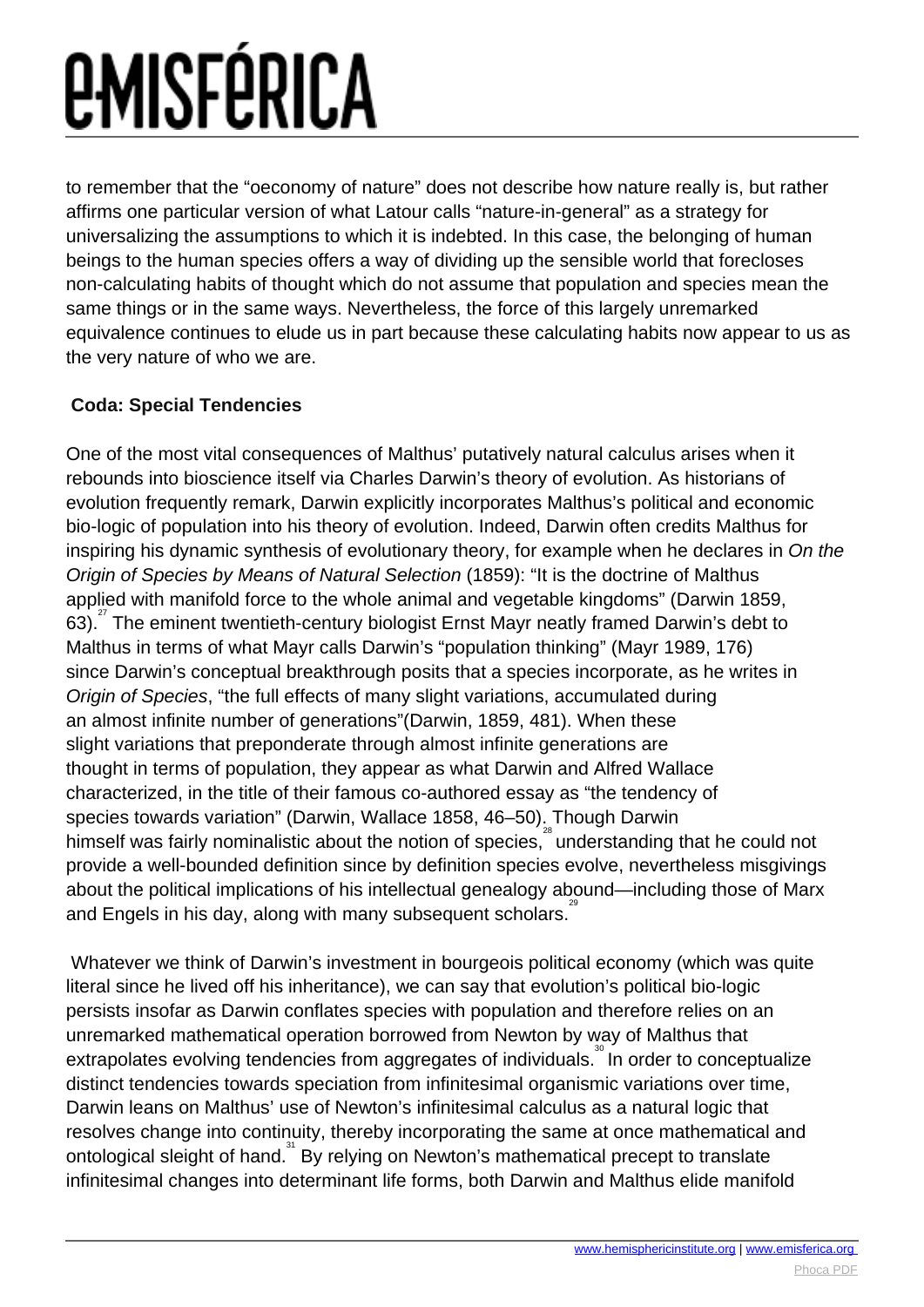biological differences that living beings evince so that these differences appear to make no vital difference and the elision of these differences makes all the difference. To put this more succinctly, we might say that both Malthus and Darwin treat population as a "black box" where individuals go in and the human species comes out and where change disappears into the conceptual darkness that lies in between.

 So why try to throw some light onto this black box? Whether we realize it or not, our political, economic, or military policies are now almost exclusively calculated through population paradigms. More than just betraying an underlying political rationality, we could say that these modes of decision-making actualize a political bio-logic that considers species and population as entangled properties and, in so doing, incalculably effects multifarious living beings—human and otherwise. Insofar as states, corporations, and NGOs, for example, make decisions concerning the lives of people and other living beings in terms of populations as vital aggregates, they unreflectively materialize the political and economic assumptions that population thinking represents as natural, or even as our nature. Furthermore, the mononaturalist assumption underlying this political rationality supposes that the Western characterization of human beings as "belonging to the human species" legitimately underwrites this calculation since it describes the most natural way of being human. However, if we reflect on the population-species conjunction as a historical rather than a natural accomplishment, we begin to apprehend that it only coalesced across the eighteenth and nineteenth centuries in Europe as a politico-economic strategy for dividing and sharing the human world—Capitalism for short—that then morphed into a putatively natural way of dividing up and sharing the life world. Moreover, as we begin to appreciate that the coin of species-population amalgamates mathematics, natural history, political economy, and liberal political philosophy, we recognize how it legitimates secularized human-ness as a viable form of life.

 We might say then that political economy provides the bio-logic of capitalism and that the human species makes this bio-logic make sense as the dominant calculus though which we partition and participate in the world. Or to recruit Rancière's idiom: under capitalism, political economy serves as a bio-political partage du sensible. If the sensibility that political economy underwrites enables a psychological shift from uncertainty to probability, as Latour and Lépinay suggest, it does so by rendering vital processes subject to calculations that mathematically exclude incalculable variation as insignificant or without value. Indeed, this is precisely what Malthus' extension of Newton's calculus to population thinking achieved: Malthus claimed that human tendencies are fully calculable and that this calculability justified specific social policies, in this case eliminating out-of-door relief to the poor. Yet tendencies need not be totalized by their calculations, just as species need not be totalized by their populations.

In its etymological sense, tendency comes from the Latin *tendere*, to stretch; hence, by definition tendencies encompass tensions that trouble fixed boundaries and settled formulas. If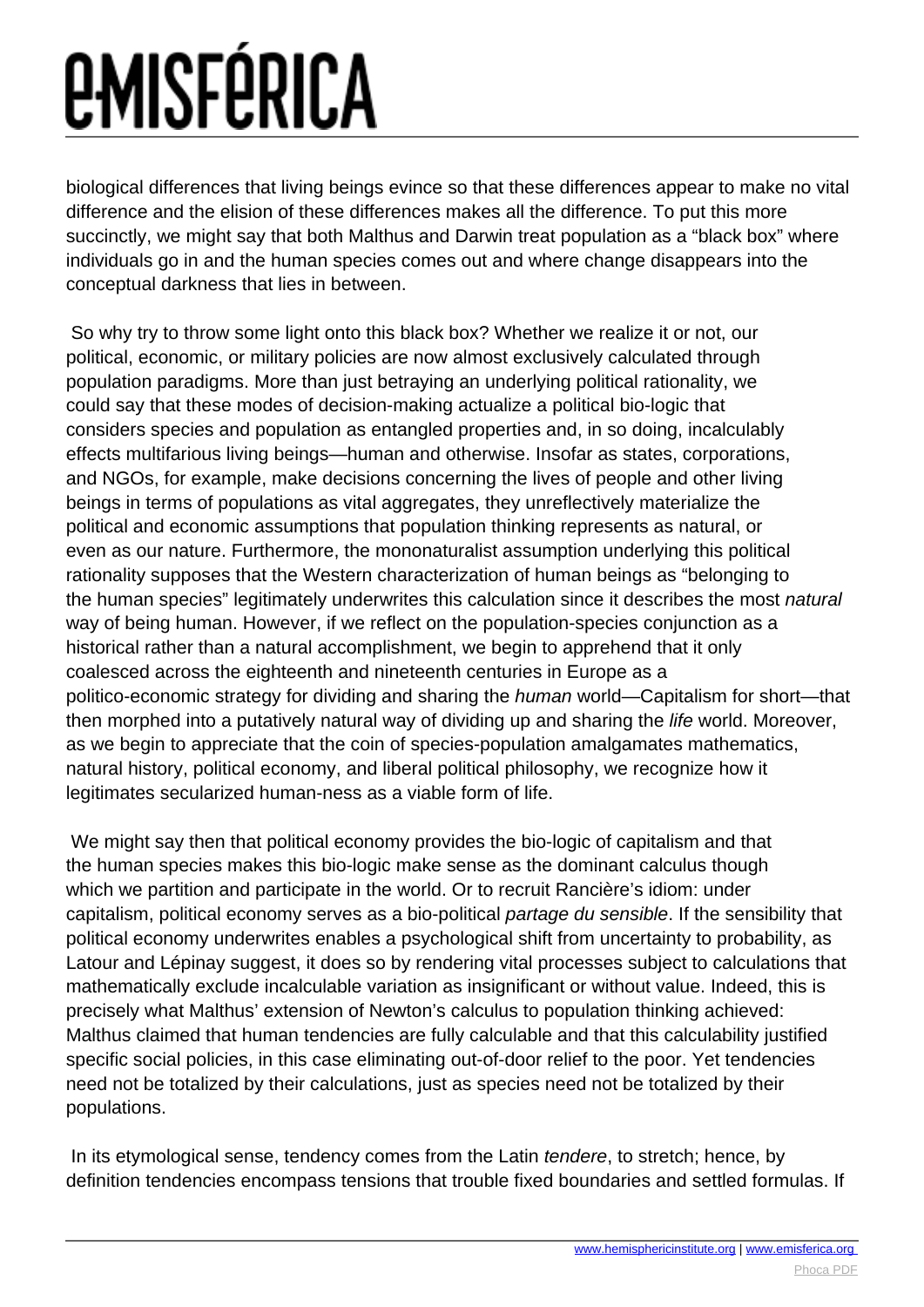species constitute tendencies, as post-Darwinian evolutionary theory tells us, they literally name a tension that they must also contain: i.e., they must encompass that which stays the same even as it changes and then incorporate this sameness-in-difference within themselves as that which is proper to them. The tension between sameness and difference means that species must inevitably be properly improper, which is just to say that they must be self-differing or evolving—a self-difference which species' conflation with population obscures or elides. Yet this tension, this tendency, must endure as the incalculable substrate of both our vitality and our humanness, if we are to have any hope of continuing to evolve at all. Thus, rather than investing so much in our sense that "being human" means "belonging to the human species," we might need to appreciate that we could be the human tendencies that we become.

**Ed Cohen** teaches Modern Thought in the Department of Women's and Gender Studies at Rutgers University. His most recent book is A Body Worth Defending: Immunity, Biopolitics and the Apotheosis of the Modern Body (Duke 2009).

#### **Notes**

<sup>1</sup> Charles Linné [Carolus Linnaeus] (1806). For an excellent survey of the distinction between Linnaeus' and Buffon's theories of species, especially with respect to the natural history of humans, see Philip Sloan (1995) who provides a careful explanation of the shifting taxonomies of the human in both authors, along with a discussion of the categorizations offered by the late seventeenth-century English taxonomer, John Ray. Sloan explains that Linnaeus only fixed the binomial system of nomenclature in the tenth edition of his Systema Naturae (1758) thereby confirming homo sapiens as a distinct species among other species. Previously Linnaeus had classified humans within the genus Homo whose "specifying distinction" as reason (as identified by Delphic motto, albeit in Latin: Nosce te ipsum) was nonetheless modulated by four "varietal distinctions" defined both by geography and skin color: europaeus albus, americanus rubescens, asiaticus fuscus, andafricanus niger. In the tenth edition, when the binomial taxon had been fixed, Homo sapiens included the former varietals along with a number of new ones including ferus (wild), troglodytes (nocturnal), and monstrous (with a number of sub varieties).

The classic comparison of the various additions and emendations from edition to addition appears in T. Bendyshe, "The Anthropology of Linnaeus," (1865), which includes the following "quaint note upon man" which he identifies as having been added to the sixth edition of the Systema Naturae in 1746 which elaborates Linnaeus' understanding:

Know thyself theologically; that you are created with an immortal soul, after the image of God.

Morally; that you alone are blessed with a rational soul for the glory of your Creator.

Naturally; that you are the lord of the animals, and the ultimate end of creation, for whose sake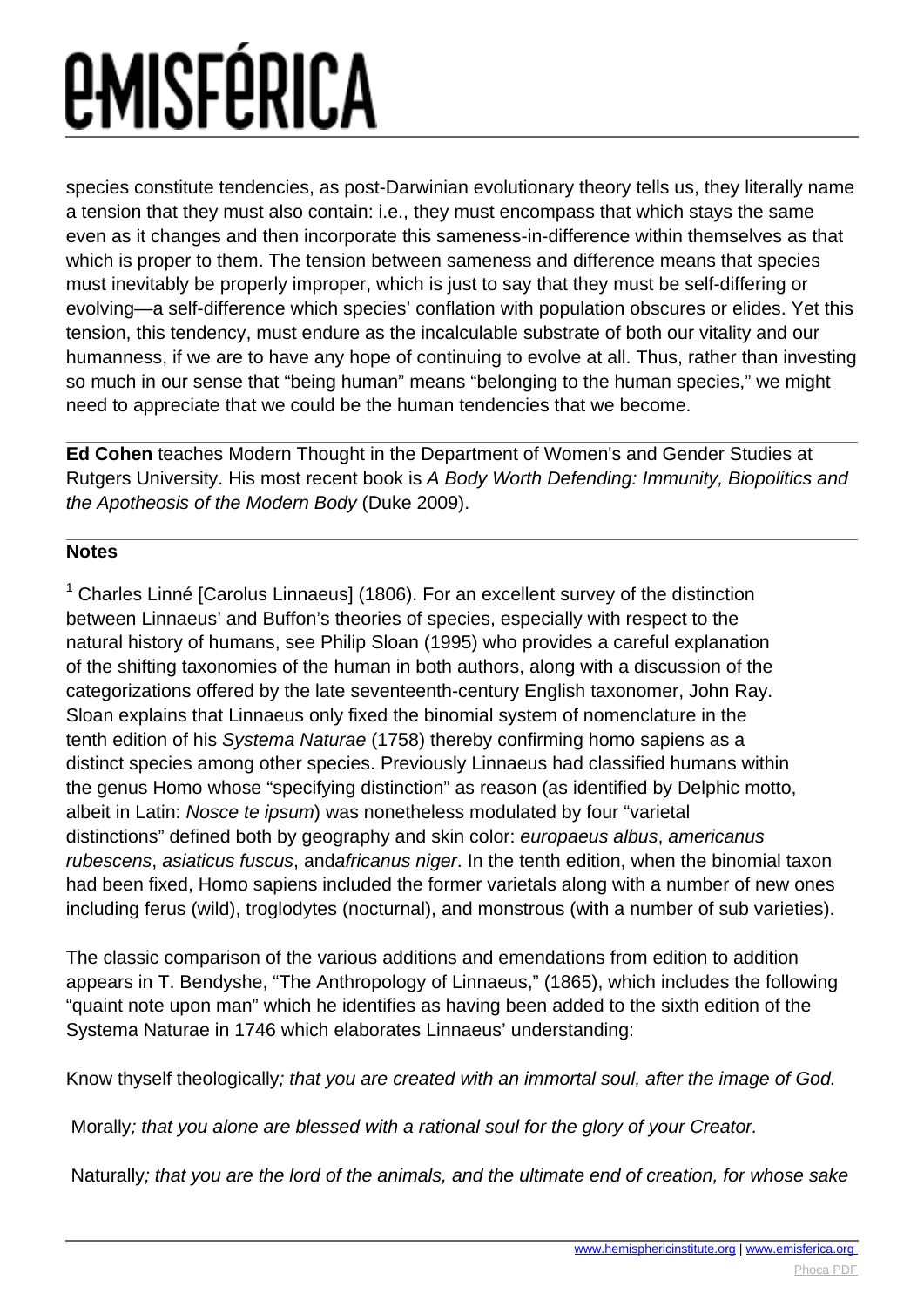all other things have been made.

Physiologically; that you are a most perfect and wonderful machine.

Dietetically; that the Parent of nature has given you kindred animals to be to you for use and food.

Pathologically, what a fragile bubble you are, and exposed to a thousand calamities.

If you understand these things, you are a man, and a genus very distinct from all others. (423–24)

A decade later in the tenth edition, in which Linnaeus appends sapiens to Homo, this note explodes into a disquisition of several pages (426–528) that loquaciously expounds on our "special" significance. For our purposes, the most relevant aspect appears under the heading "Naturally" which is bracketed by the following quotations:

That you, the miracle of nature's audacity, the chief of the animals, for whose sake nature has produced everything, are an animal, weeping, laughing, singing, speaking, docile, judging, very wise, but delicate, naked, defenseless by nature, exposed to all the contempt of fortune, dependent on the assistance of others, of anxious minds, and desirous of protection, of wavering spirit, obstinate in hope, querulous in life, very slow in gaining wisdom. […] But how far so ever our misfortunes carry us; we accumulate dangers, we rush upon the unknown, we are angry without being injured, like wild beasts we kill people we know nothing of; we ask for favorable winds in order that we may be carried to war; earth, wide enough does not seem enough for our deaths," Seneca. "Against other animals dissimilar beings unite, but most of the misfortunes of man come from man," Plin. (427)

 $2$  On Linnaeus' advocacy of breast-feeding, see Londa Schiebinger (1993).

 $3$  See Peter Buck (1982) and (1977), Stigler (1986), Porter (1986), and Hacking (1990).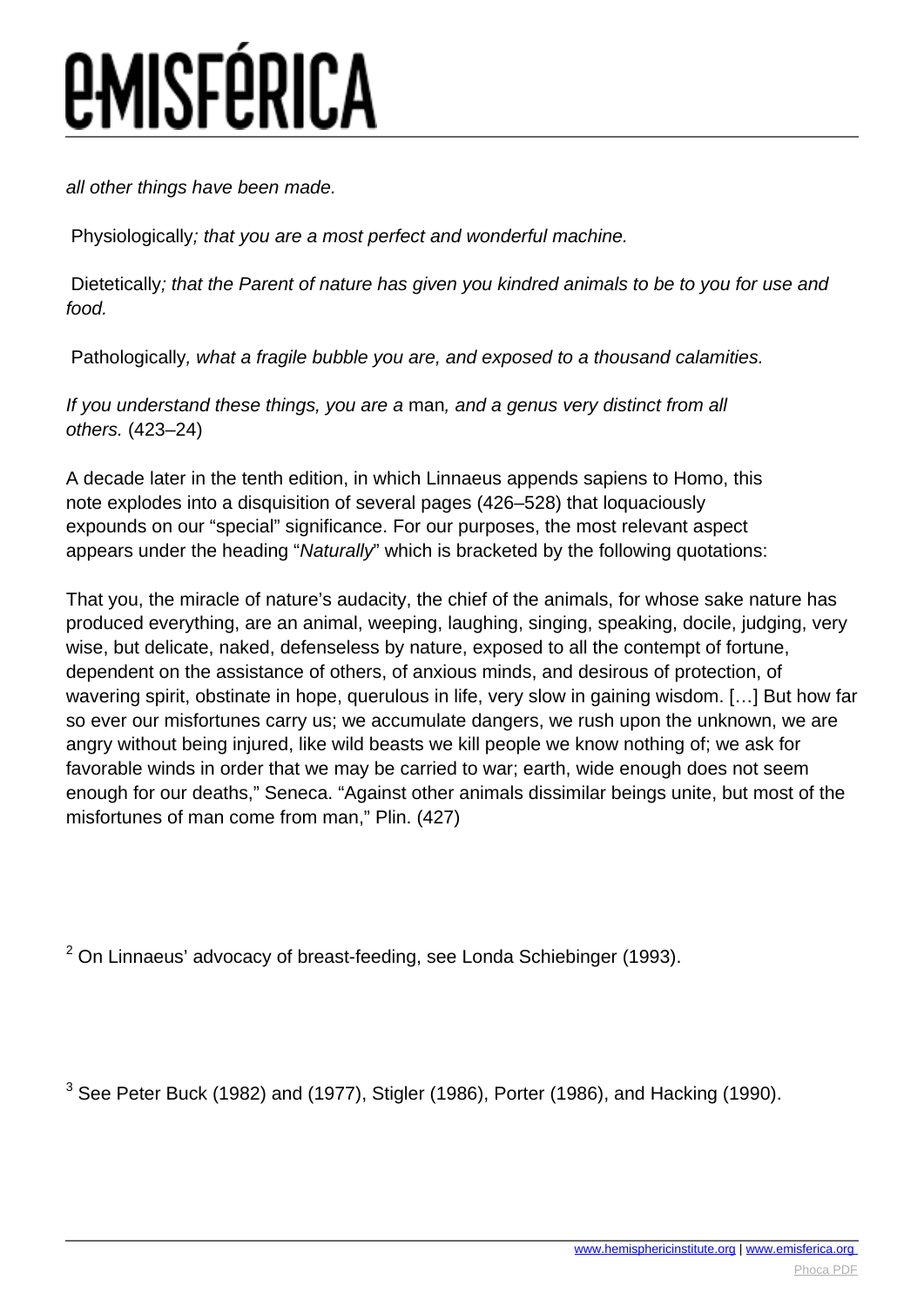$<sup>4</sup>$  On Foucault and police, see also the introduction to Cohen, A Body Worth Defending, (2009).</sup>

<sup>5</sup> For an overview of the debates see the entry on "species" in the **Stanford Encyclopedia of** [Philosophy](http://plato.stanford.edu/entries/species/). For an extended treatment of the positions, see Stamos (2003); for a polemical defense of species, see LaPorte (2007); on humans as a species, see Dupré (2002).

 $6$  Sloan notes that eidos designates both a term of logic or classification (species in contrast to genus) and as an aspect of hylomorphism where it contrasts withhyle. In Aristotle's biological writings eidos represents "the dynamic principle of life, an immanent principle of organization and vitality which assumes the role of the formal, final and efficient causes of all organic activity" (1987, 104). See also Balme (1962), Grene (1974), and Mouracade (2008).

 $7$  See Deleuze's critique of Aristotle notion of "difference" in the species/genus distinction in Difference and Repetition (1994). Species also carries with it the significance of its Latin etymology (from specere to look at, to behold) as "visible aspect" or "appearance." Throughout scholastic thought, species thus often refers to the image of something as opposed to its essence, or even to a specter or apparition; see Zirkle (1959). In "Special Being," Giorgio Agamben ruminates on the medieval significance of "species" as the image that appears in a mirror and the way this anticipates modern conceptualizations of the human (e.g., as incarnated in Lacan's mirror stage) (2007). In the catholic liturgy communion was considered "under les deux espèces": bread and wine were both themselves and the body and blood of Christ. Sloan notes: "Traditionally the term species had several standard uses none of which captured Buffon's meaning in using the term. Traditional employments included that of a sense datum; a term denote external aspect; a universal applied to more than one individual; or one of the five predictables of traditional logic" (1995: 131). Compare with early 18<sup>th</sup> century definitions in Chambers' Cyclopedia (1741) and Harris's Lexicon Technicum (1704).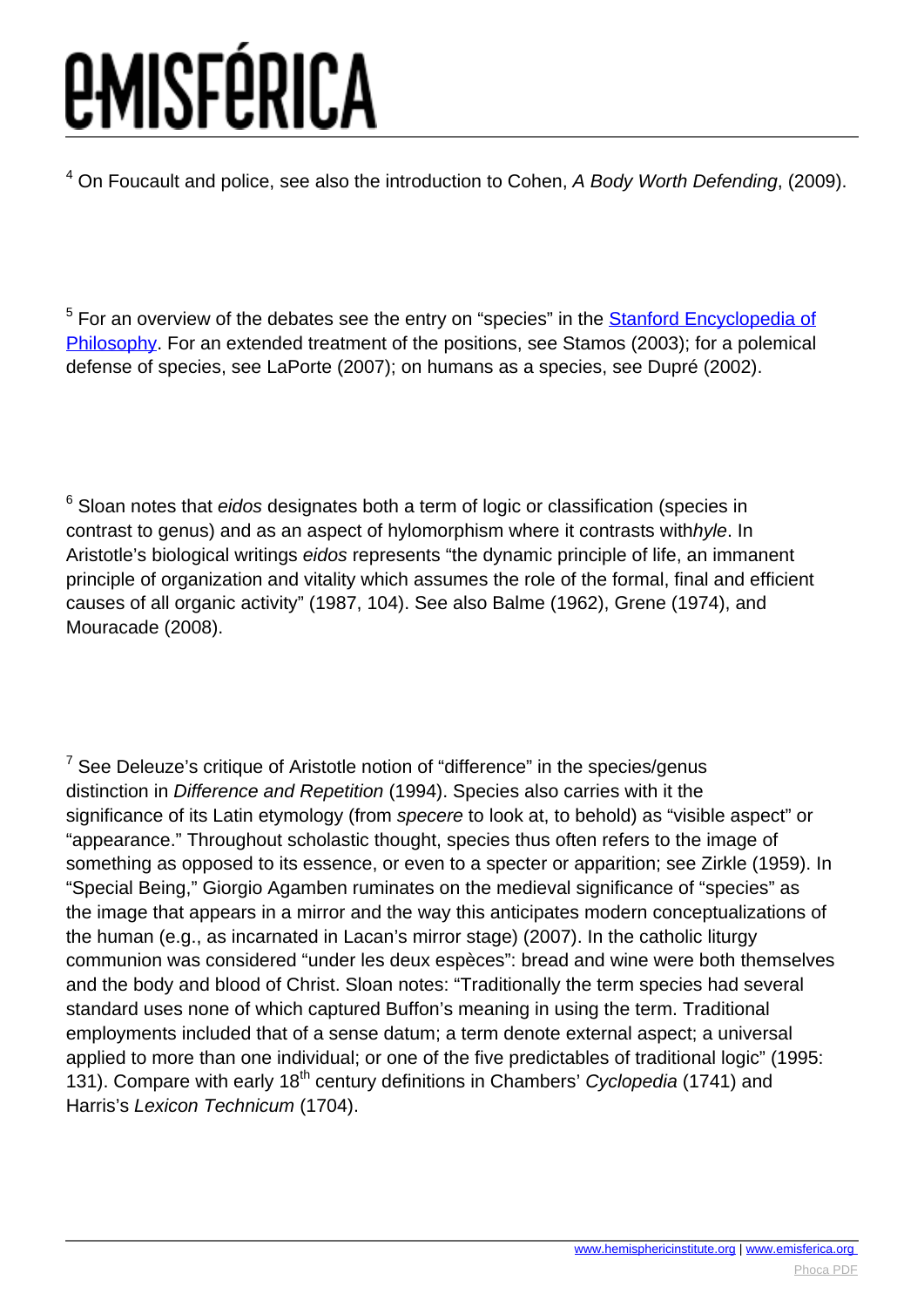$8$  On the implications of the concept, see Pangia (2010).

<sup>9</sup> Synonyms for sensible: amenable, appreciable, noticeable, palpable, perceptible, sensitive, susceptible.

 $10$  For a recent reflection on the contemporary implications of human species-being, see Dillon and Lobo-Guerrero (2009).

 $11$  For an elaboration how "the body" becomes a proper metonym for the person, see Cohen (2009).

 $12$  Given this historical framing, it's not surprising that the most famous philosophical justifications for modern personhood, which in one way or another underwrite liberal and neo-liberal notions of human-ness as individual-ness, do not rely on the presumption that humans constitute a biological species. Descartes doesn't invoke the idea, and neither does Hobbes. John Locke uses the phase "human species" exactly three times in An Essay Concerning Human Understanding, not to reveal anything about our shared biological nature, but rather as an exemplary instance of nomination (in Book III, Chapter VII, "On the Names of Substances"). However, in one of his earliest writings (not actually published during his lifetime), Essays on the Law of Nature (1663–4), Locke offers a single instance which is wonderfully telling: "The inheritance of the human species as a whole is always one and the same, and it does not increase as population grows." While in context the statement simply offers evidence for his premise that self interest cannot underwrite natural law, Locke's conjugation of species and population here also asserts a "natural" (meaning-inevitable-and-immutable) constraint which forces humans to compete for limited resources. It thereby anticipates the fertile elaboration of this bio-politico-economic nexus a century later by Adam Smith and Robert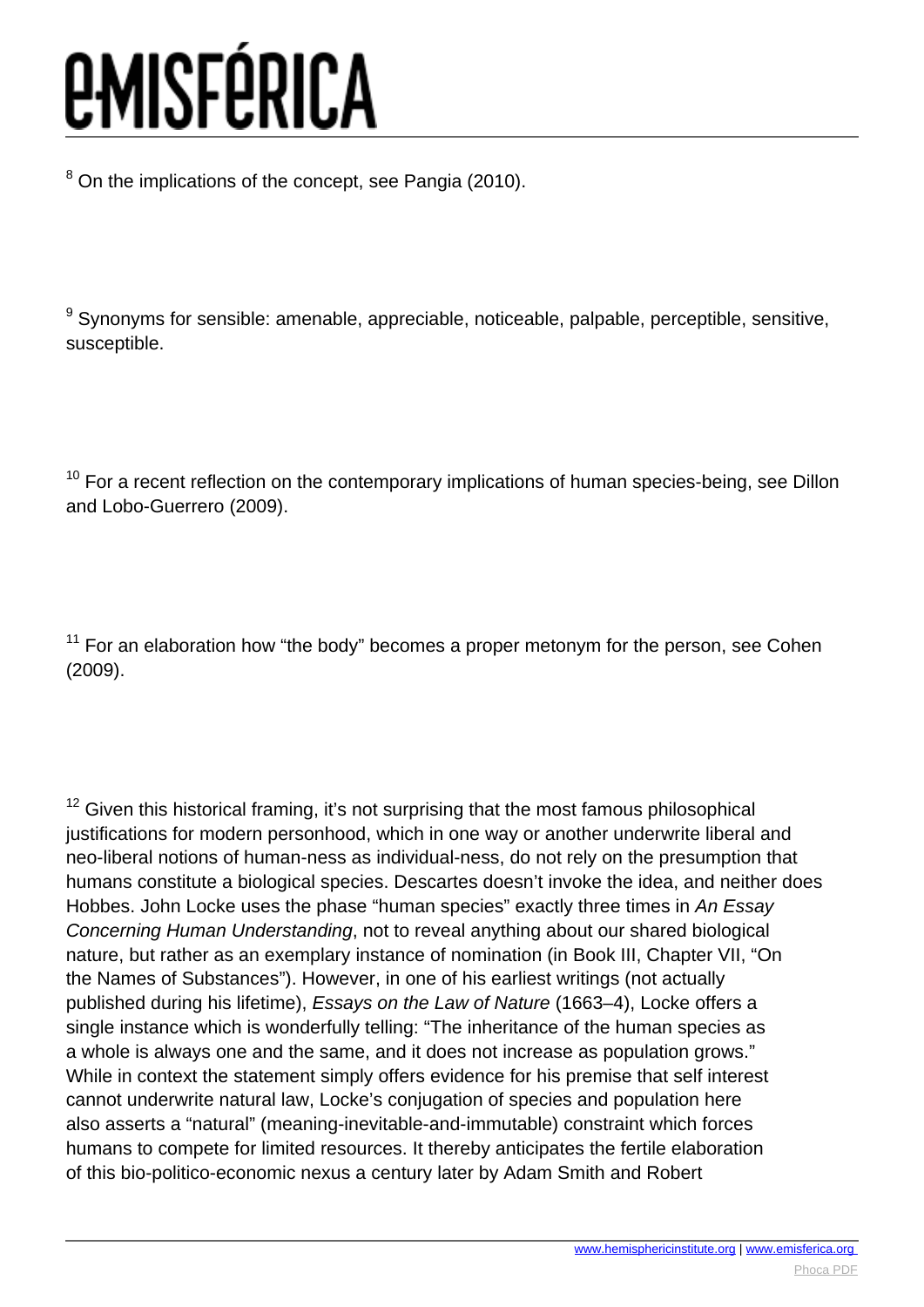Malthus, as we will see. In the late seventeenth century however this elaboration did not take place in part because neither "population" nor "species" yet provided the basis for articulating living beings simultaneously as individuals and as aggregates (the very problem of course which Hobbes' Leviathan attempted to resolve).

 $13$  The full title of Linnaeus' text was Systema naturae sive regna tria natura, the "system of nature or the three kingdoms of nature"—meaning mineral, plant and animal.

<sup>14</sup> See Sloan (1995), (1976, and (1985); Farber (1972), Lovejoy 1959.

 $15$  If we consider that this reproductive valence introduces the possibility for conceiving the individual and population as "related" through production and reproduction, then we understand better why Foucault claims that sexuality exists at and as the interface "the anatomo-politics of the human body" and "the biopolitics of populations," the former focused on "the body as machine" and the latter on "the species body, the body imbued with the mechanics of life and serving as the basis of the biological processes" (Foucault 1978, 139).

 $16$  This criteria also founds Buffon's critique of Linnaeus' more expansive use of species to include inanimate as well as animate being. The quote continues: "it is clear that this denomination must only extend to animals and plant and it is by an abuse of terms or ideas that the taxonomers [nomenclateurs] use it to designate different sorts of minerals."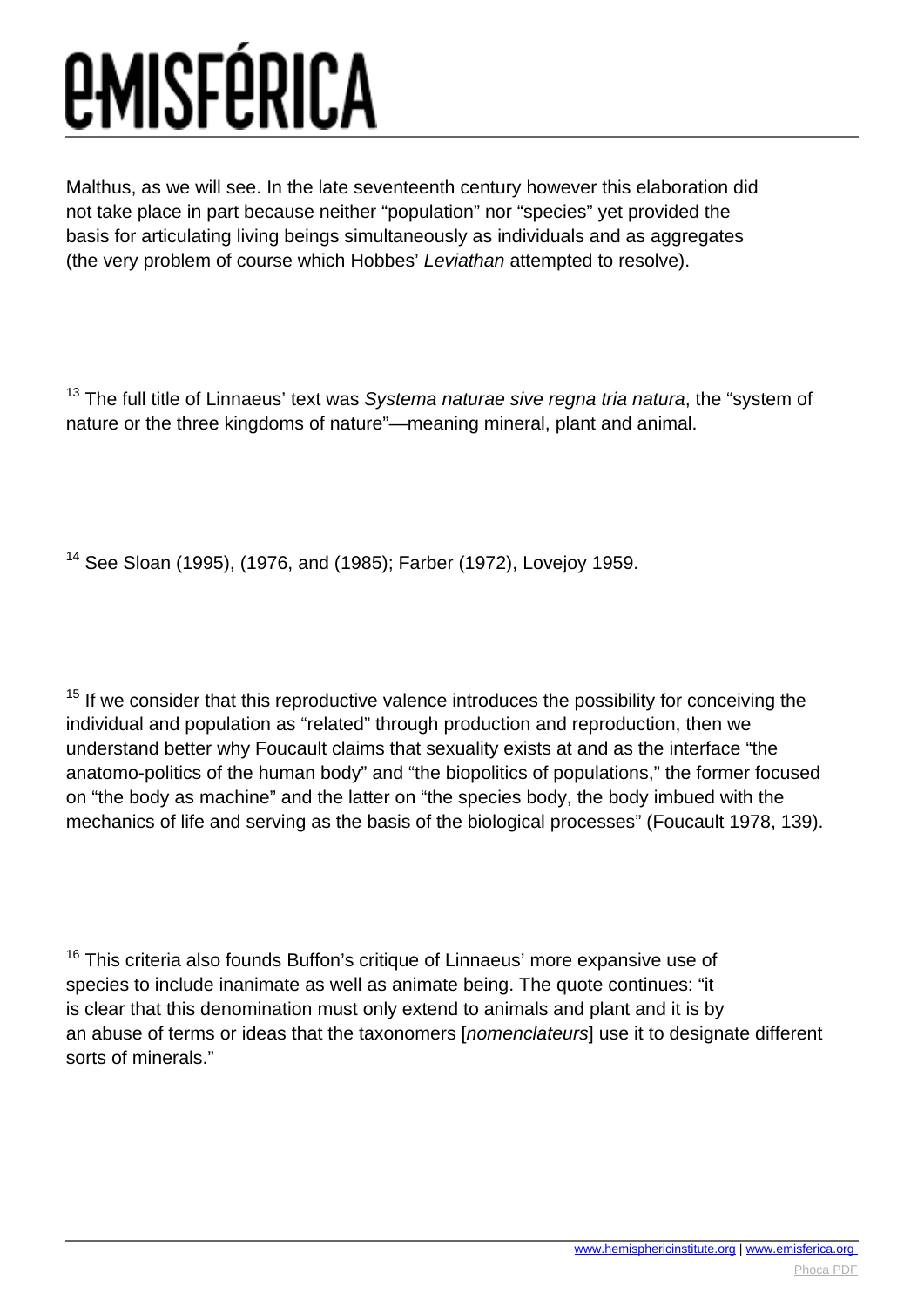<sup>17</sup> Buffon's exposition of this reproductive ideal occurs not coincidentally in his discussion of the horse and the ass, the sterility of whose offspring, the mule, fueled discussions about hybridity for the next two centuries. On Buffon and race, see Hudson (1996), Sloan (1973), Curran (2009).

 $18$  Foucault discusses the shift in population thinking between the late seventeenth and mid eighteenth centuries in relation to the transition in economic "policy" from mercantilists to économistes. While the former were concerned with "numbers, workers, and docility, or rather large numbers of docile workers," for the latter "population does not have an absolute value, but simply a relative value" (2007, 344–5).

 $19$  For example, in eighteenth-century Europe, population technologies sought to enable states to assess their own subjects' vital relations to one another as shaping their relations to other European states. This relational relating took on especial significance as an index of their defensive capabilities, since in post-Westphalian Europe the coevalness of states supposed a "balance of powers" that was tantamount to a permanent state of war preparedness (Foucault 2007, 290–306.).

<sup>20</sup> Indeed, Linnaeus developed his famous binomial nomenclature precisely to facilitate his students' ability to discern the plants on which cows, pigs and sheep feed and thereby to improve animal husbandry, not just to hone a formal system of classification (Koener 1999, 101–104).

 $21$  Smith cites Buffon in his very first publication, "Letter to the Authors of the Edinburgh Review," (1811). On the letter see Lomonaco (2002).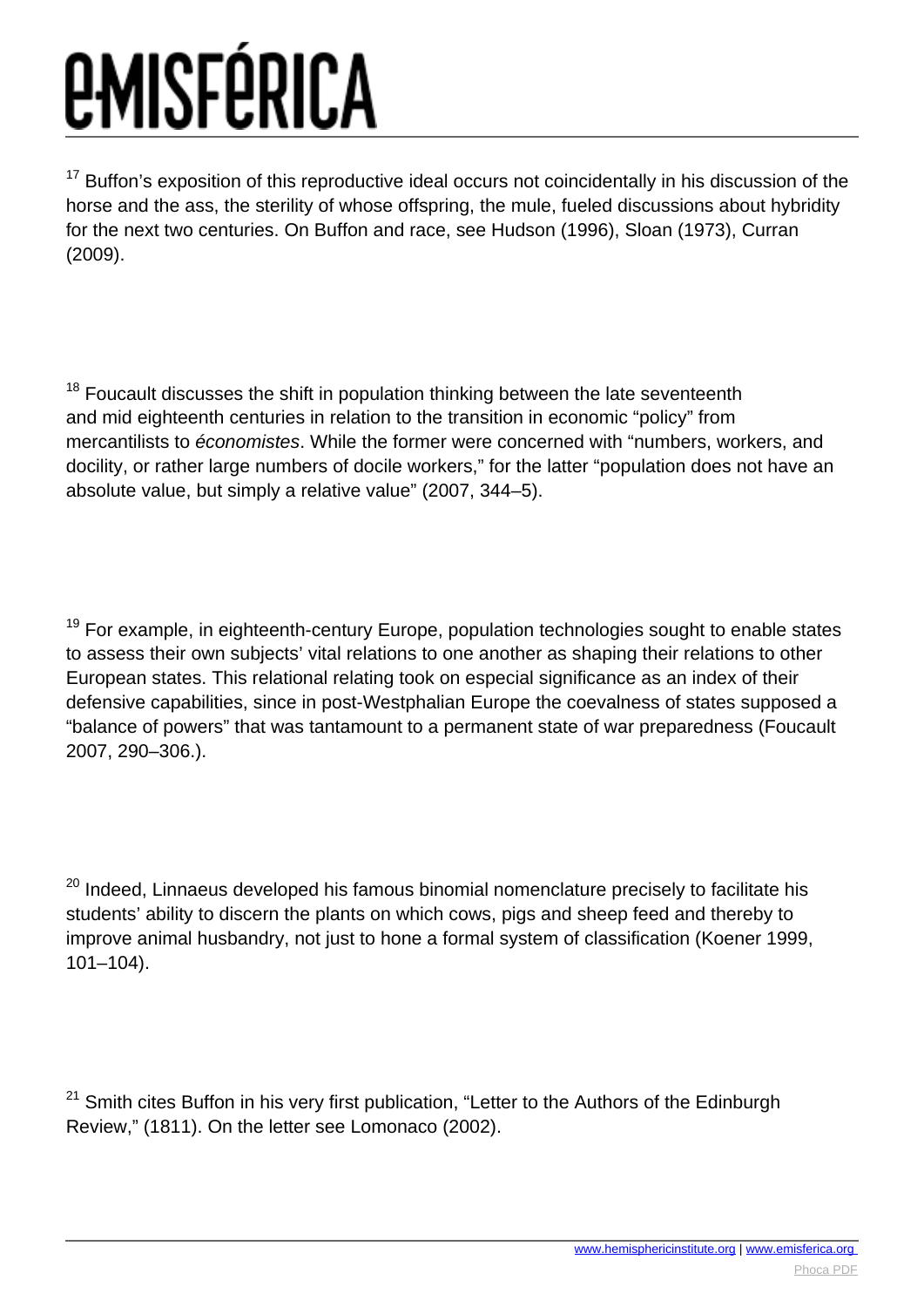$22$  The Essay's first edition uses a limited archive of statistical data, relying largely on its theoretical premises to legitimate the argument. In the subsequent editions, Malthus worked to supplement this statistical paucity and filled out the texts with evidence; however, the evidence necessarily follows the assumptions in whose wake it follows.

 $23$  Malthus was a "Newtonian" for whom empirical data supposedly provide the ground for theoretical formulation. Thus, he critiqued Godwin and Condorcet as Cartesians who sought to make the data fit the theory. See Waltzer (1987), Winch (1996), and Cohen (1994).

The literature on Newton's calculus is huge. The basic text is: Isaac Newton., The Method of Fluxions and Infinite Series; with its Application to the Geometry of Curved Lines (1736). See Kitchner (1973), Arthur (1995), Guicciardini (2006), Ramati (2001); J. E. McGuire (2007). As Kitchner's 1973 "Fluxions," illustrates, Newton was increasingly anxious to legitimate his algebraic technique in geometrical terms in order to eliminate his reliance on infinitesimals whose existence troubled his metaphysical and his theology. Thus in the Principia he develops the method of "first and last ratios" as a means of providing a geometrical explanation for the use of the calculus. In his essay "Is God a Mathematician?" (1966), Hans Jonas argues that the application of algebra to classical geometry effects a shift from forms to formulas, and thereby enables analytic geometry and calculus "to represent geometrical form itself as a function of variables, that is as a phase in their continuous growth and so to formulate the laws of its 'generation'" (68).

 $24$  McNally (2000) argues that it was precisely Malthus' Newtonianism that enabled his theory of population to be taken up as "natural law"—and therefore, I would argue, as a partage du sensible—within political discourse.

 $25$  See for example, Malthus's Observations on the Effects of the Corn Laws: "Many of the questions both in morals and politics seem to be of the nature of the problems de maximis and minimis in fluxions; in which there is always a point where a certain effect is the greatest, while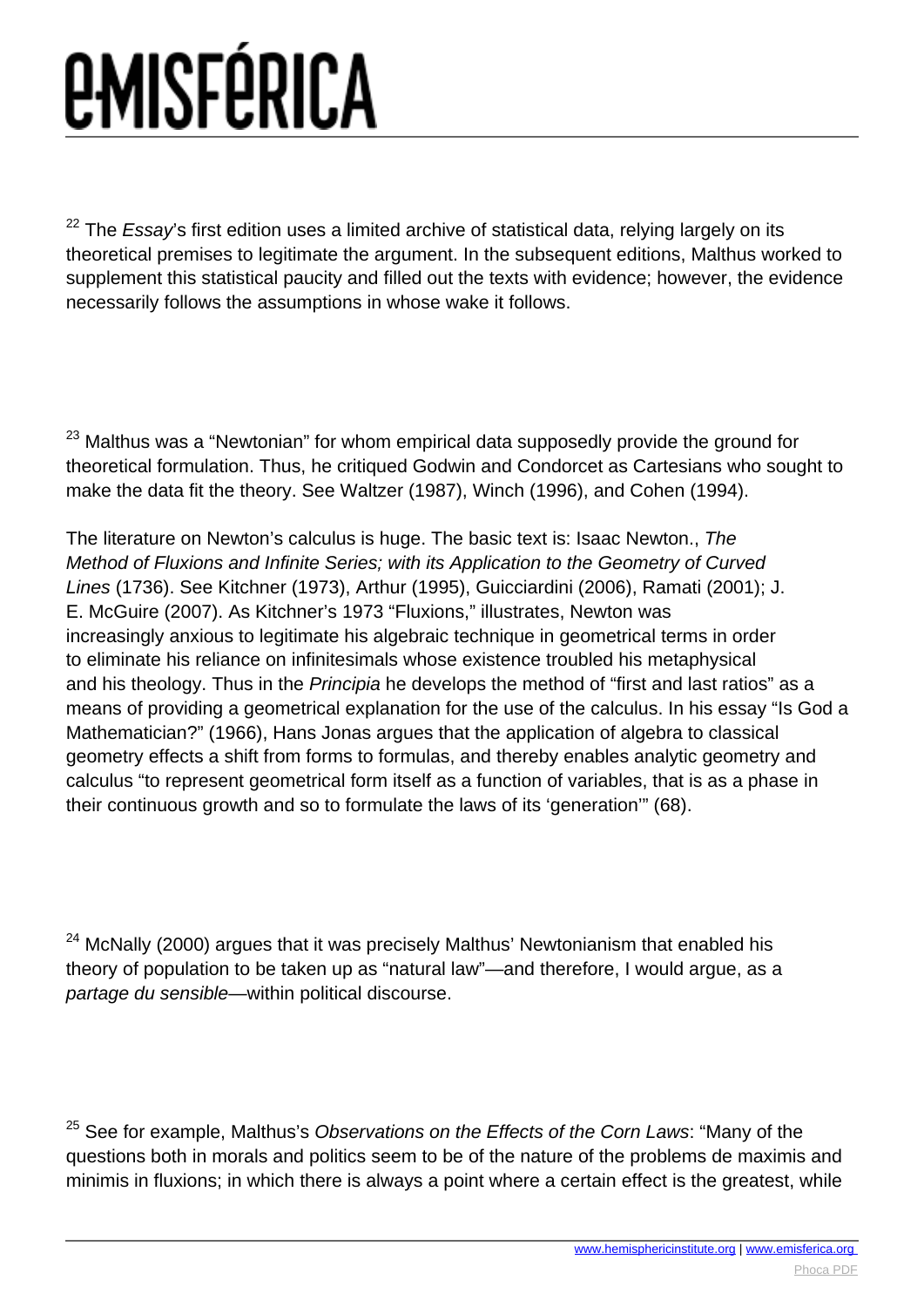on either side of this point it gradually diminishes."

 $26$  In his Introductory Lectures on Political Economy (1847, delivered in 1831), Richard Whately notices the conflation that Malthus's use of "tendency" implies:

Again, the doctrine, as mischievous as it is, I conceive, unfounded, that since there is a tendency in the population to increase faster than the means of subsistence, hence, the pressure of population against subsistence may be expected to become greater and greater in each successive generation (unless new and extraordinary measures are resorted to,) and thus to produce a progressive diminution of human welfare;—this doctrine which some maintain in defiance of the fact that all civilized countries have a greater proportion of wealth, now, than formerly,—may be traced chiefly to an undetected ambiguity in the word 'tendency,' which forms a part of the middle term of the argument. By a 'tendency' towards a certain result is sometimes meant, 'the existence of a cause which, if operating unimpeded, would produce that result.' […] But sometimes again, a 'tendency towards a certain result' is understood to mean 'the existence of a state of things that that resultmay be expected to take place.' (231–232)

 $27$  On Darwin's relation to Malthus, see Young (1985), Vorzimmer (1969), Herbert (1971), Bowler (1976), Ariew (2007). In 1839 after reading Malthus, Darwin cites the Essay in the following in his Notebook E:

'And since the world began, the causes of population & depopulation have been probably as constant as any of the laws of nature with which we are acquainted.'—this applies to one species—I would apply it not only to population & depopulation, but extermination & production of new forms.—their number & correlations. (1859, 3)

 $28$  See Darwin's demurral in On the Origin of Species (1859):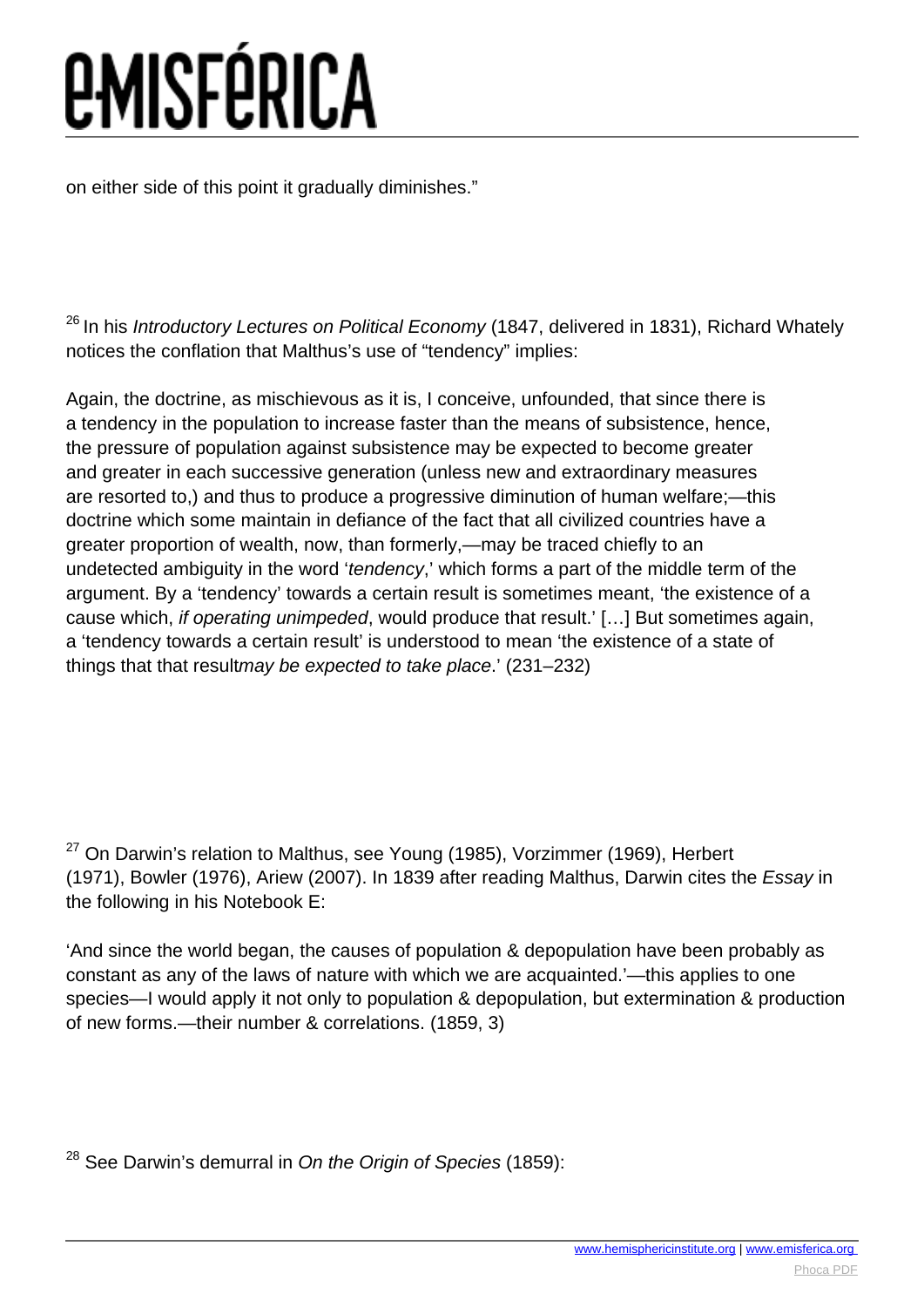From these remarks it will be seen that I look at the term species, as one arbitrarily given for the sake of convenience to a set of individuals closely resembling each other, and that it does not essentially differ from the term variety, which is given to less distinct and more fluctuating forms. The term variety, again, in comparison with mere individual differences is also applied arbitrarily, and for mere convenience sake. (52)

Needless to say, as with all things pertaining to Darwin, there is much controversy about Darwin's position on "species." For a detailed summary of the history of the arguments and an attempt at resolving them, see Stamos (2007).

<sup>29</sup> In a letter of 18 June 1862 to Engels, Marx wrote:

I'm amused that Darwin, at whom I've been taking another look, should say that he also applies the 'Malthusian' theory to plants and animals, as though in Mr Malthus's case the whole thing didn't lie in its not being applied to plants and animals, but only — with its geometric progression — to humans as against plants and animals. It is remarkable how Darwin rediscovers, among the beasts and plants, the society of England with its division of labour, competition, opening up of new markets, 'inventions' and Malthusian 'struggle for existence'. It is Hobbes' bellum omnium contra omnes and is reminiscent of Hegel's Phenomenology, in which civil society figures as an 'intellectual animal kingdom', whereas, in Darwin, the animal kingdom figures as civil society. (1862, n.p.)

Friedrich Engels in a 12 November 1875 letter to P.L. Lavrov responding to an article that Lavrov had sent Engels:

The whole Darwinian theory of the struggle for existence is simply the transference from society to animate nature of Hobbes' theory of the war of every man against every man and the bourgeois economic theory of competition, along with the Malthusian theory of population. This feat having been accomplished— (as indicated under (1) I dispute its unqualified justification, especially where the Malthusian theory is concerned)— the same theories are next transferred back again from organic nature to history and their validity as eternal laws of human society declared to have been proved. The childishness of this procedure is obvious, it is not worth wasting words over.

For a survey of non–Malthusian theories of evolution, see Todes (1989), Sapp (1997).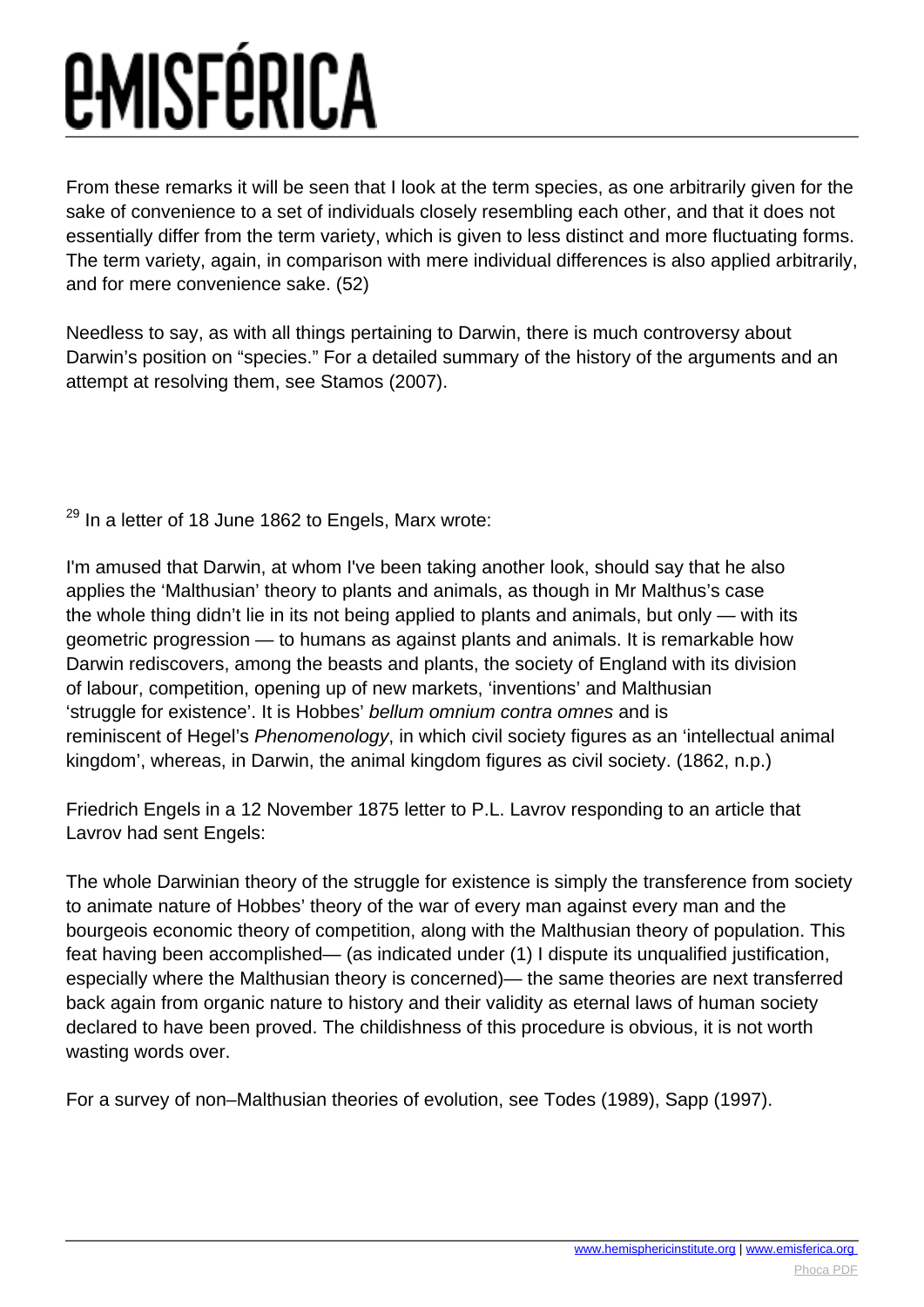$30$  As early as 1842, in his "First Pencil Sketch of the Species Theory," Darwin writes the following series of notes to himself:

But considering the enormous geometrical power of increase in every organism and as every country, in ordinary cases, must be stocked to the full extent, reflection will show that this is the case. Malthus on man—in animals no moral restraint […] the pressure is always ready . . . a thousand wedges are being forced into the economy of nature. This requires much reflection; study Malthus and calculate rates of increase and remember the resistance— only periodical. […] In the course of a thousand generations infinitesimally small differences must invariably tell. (Quoted in Young 1985, 41).

See **Darwin 1842** for a facsimile of the original

 $31$  As Henri Bergson will note this kind of temporal prestidigitation afflicts scientific realism more generally since it understands that "matter evolves in such a manner that we can pass from one moment to the next by a mathematical deduction" (Bergson, 2007, 76). In Creative Evolution, Bergson directly links this strategy to the Newtonian invention of fluxions arguing that by incorporating differential calculus to describe the movement of time: "You are therefore really speaking only of the present—the present, it is true considered along with its tendency" (1975, 26). Furthermore, Bergson argues that such habits of understanding tendentiously bear on evolution by occluding the actual passage of time: "Evolution implies a real persistence of the past in the present, a duration which is, as it were, a hyphen, a connecting link. In other words, to know a living being or natural system is to get at the very interval of duration, while the knowledge of an artificial or mathematical system applies only to the extremity" (Bergson, 1975, 27).

**Works Cited**

Agamben, Giorgio. 2007. Profanations. Trans. Jeff Fort. New York: Zone.

Ariew, André. 2007. "Under the Influence of Malthus' Law of Population Growth: Darwin Eschews the Statistical Techniques of Adolphe Quetelet." Studies of History and Philosophy of Biology and Biomedical Science 38 (1): 1–19.

Aristotle. 1998. The Metaphysics. Trans. Hugh Lawson–Tancred. London: Penguin.

Arthur, Richard. 1995. "Newton's Fluxions and Equably Flowing Time." Studies in History and Philosophy of Science 26 (2): 323–51.

Balme, D. M. 1962. "Genos and Eidos in Aristotle's Biology." The Classical Quarterly N.S. 12 (1): 81–98.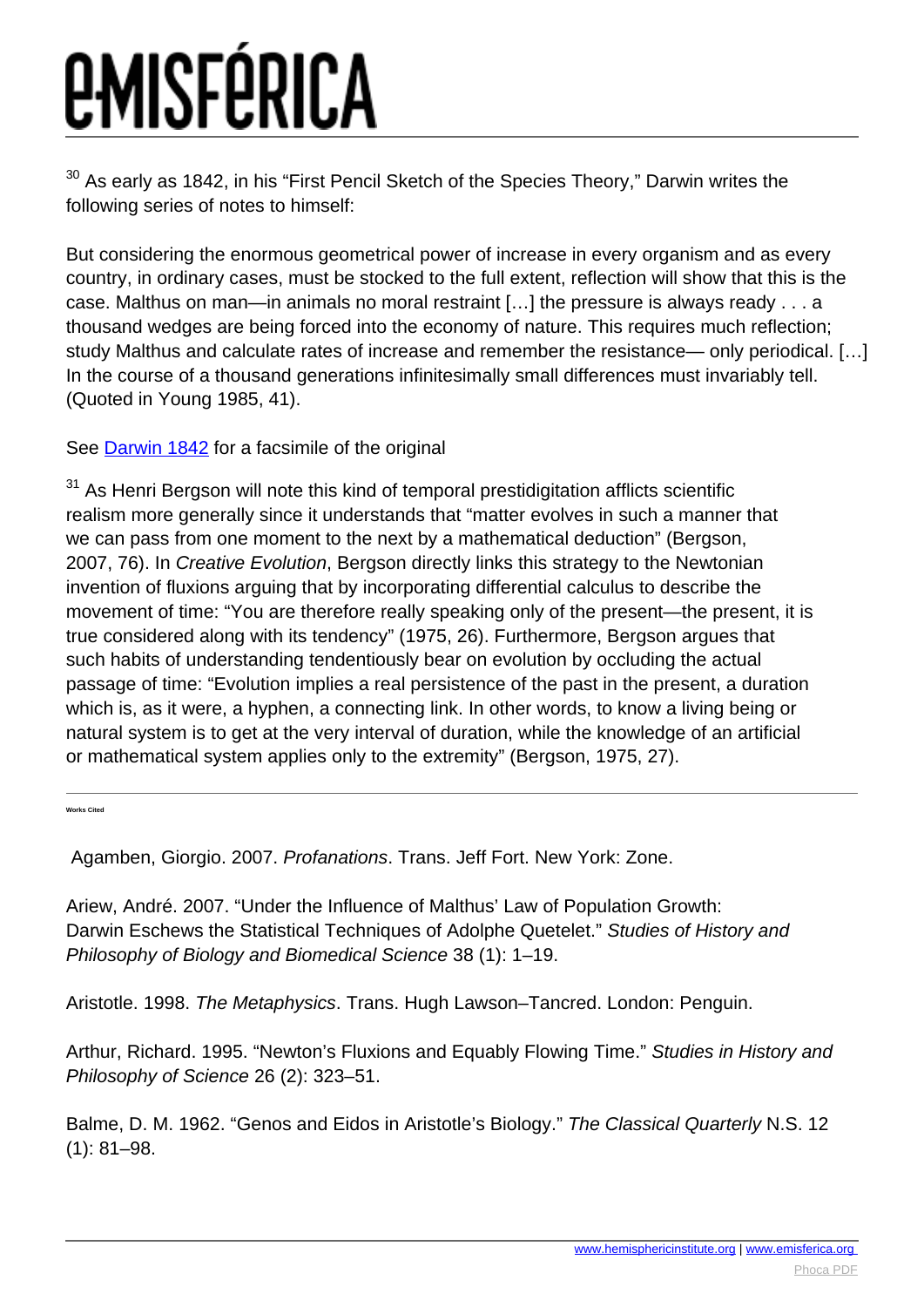Bataille, Georges. 1992. Theory of Religion. New York: Zone Books.

Bendyshe, Thomas. 1865. "The Anthropology of Linnaeus." Memoirs Read before the Anthropological Society of London 1863–1864. 1: 421–58.

Bergson, Henri. 1975. Creative Evolution. Trans. Arthur Mitchell. Westport, CT: Greenwood Press.

Bergson, Henri. 2007. Matter and Memory. Trans. N. M. Paul and W.S. Palmer. New York: Cosmo Classics.

Bowler, Peter. 1976. "Malthus, Darwin and the Struggle for Survival." Journal of the History of Ideas 37 (4): 631–50.

———.1977. "Seventeenth-Century Political Arithmetic: Civil Strife and Vital Statistics." Isis 68 (1): 67–84.

Buck, Peter. 1982. "People Who Counted: Political Arithmetic in the Eighteenth Century." Isis 73 (1): 28–45.

Buffon, Georges Leclerc, Comte de. 1749. Histoire Naturelle Générale et Particuliére, avec Description du Cabinet du Roy. Tome 1ere and 2eme. Paris: Imprimerie Royale.

———. 1753. Histoire Naturelle Générale et Particuliére, avec Description du Cabinet du Roy. Tome 4eme. Paris: Imprimerie Royale.

Chambers, Ephraim. 1741. Cyclopaedia, or, An universal dictionary of arts and sciences containing an explication of the terms, and an account of the things signified thereby, in the several arts both liberal and mechanical, and the several sciences, human and divine. London: Printed for D. Midwinter.

Cohen, Ed. 2009. A Body Worth Defending: Immunity, Biopolitics, and the Apotheosis of the Modern Body. Princeton: Duke.

Cohen, I. B. 1994. "Newton and the Social Sciences." In Natural Images in Economic Thought, ed. Philip Mirowski, 55–90. Cambridge: Cambridge University Press.

Cremaschi, Sergio and Marcelo Dascal. 1996. "Malthus and Ricardo on Economic Methodology." History of Political Economy 8 (3): 475–511.

Curran, Andrew. 2009. "Rethinking Race History: The Role of the Albino in French Enlightenment Life Sciences." History and Theory 48 (3): 151–79.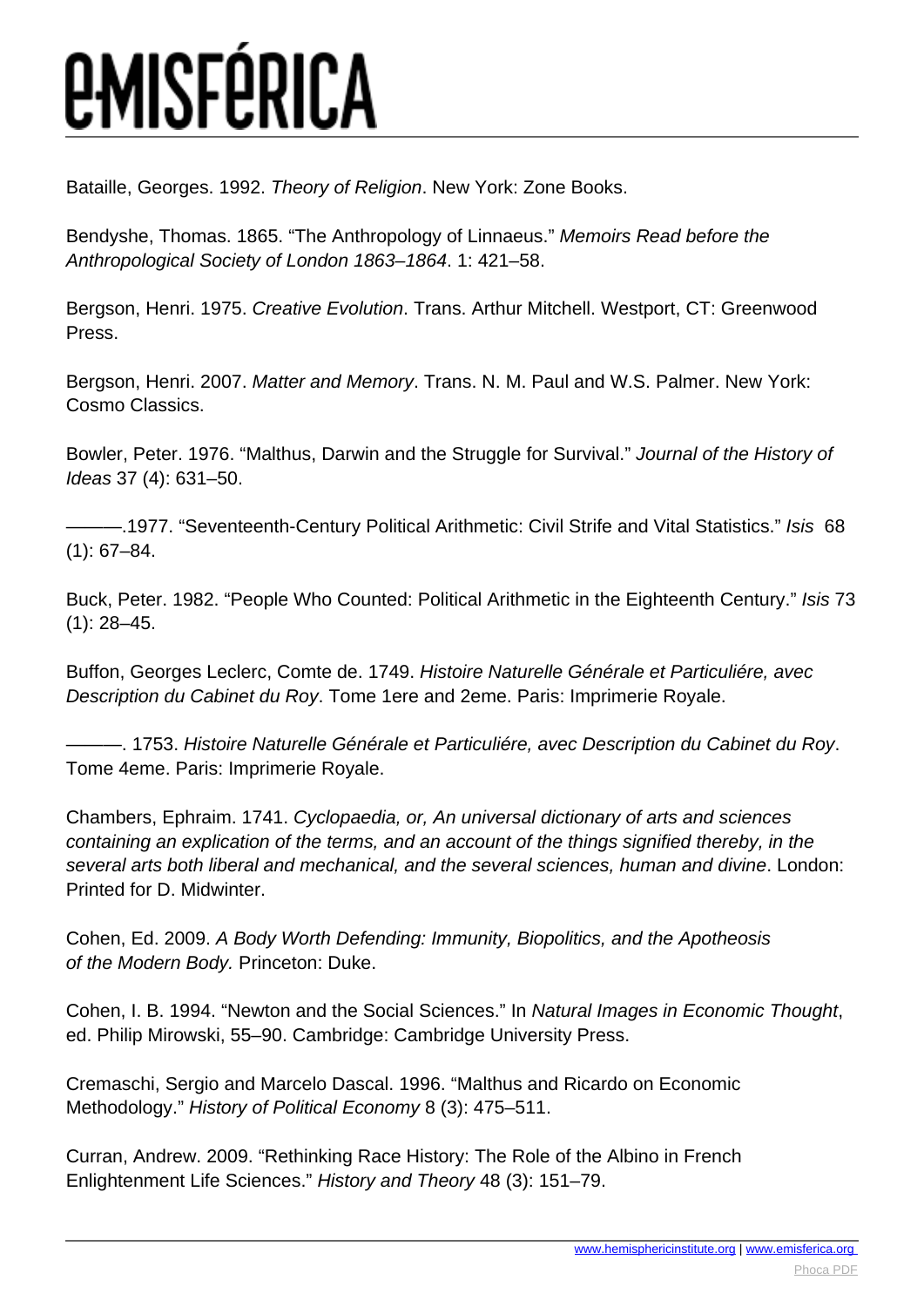[http://darwin-online.org.uk/content/frameset?viewtype=image&itemID=CUL-DAR6.1-13&pagese](http://darwin-online.org.uk/content/frameset?viewtype=image&itemID=CUL-DAR6.1-13&pageseq=1)  $q=1$ .

Darwin, Charles. 1859. On the Origin of Species Means of Natural Selection

. London: John Murray. Accesse d 1 May 2011. <http://darwin-online.org.uk/content/frameset?viewtype=side&itemID=F373&pageseq=1>

Darwin, Charles, and Alfred R. Wallace. 1858. "On the tendency of species to form varieties; and on the perpetuation of varieties and species by natural means of selection." Journal of the Proceedings of the Linnean Society of London, Zoology 3 (20 August): 46–50.

De Castro, Eduardo Viveiros. 1998. "Cosmological Deixis and Amerindian Perspectivism." Journal of the Royal Anthropological Institute 4 (3): 469–88.

Deleuze, Gilles. 1994. Difference and Repetition. Trans. Paul Patton. New York: Columbia University Press.

Dillon, Michael, and Luis Lobo–Guerrero. 2009. "The Biopolitical Imaginary of Species-being." Theory, Culture, and Society 26 (1): 1–23.

Dupré, John. 2002. Humans and Other Animals. Oxford: Oxford University Press.

Elias, Norbert. 1982. The history of manners. New York: Pantheon Books.

Engles, Friedrich. 1875. "Engels to Lavrov." London, 12 November. Accessed 1 May 2011 [http://www.marxists.org/archive/marx/works/1875/letters/75\\_11\\_12.htm#n1](http://www.marxists.org/archive/marx/works/1875/letters/75_11_12.htm#n1).

Foucault, Michel. 1970. The Order of Things: An Archaeology of the Human Sciences.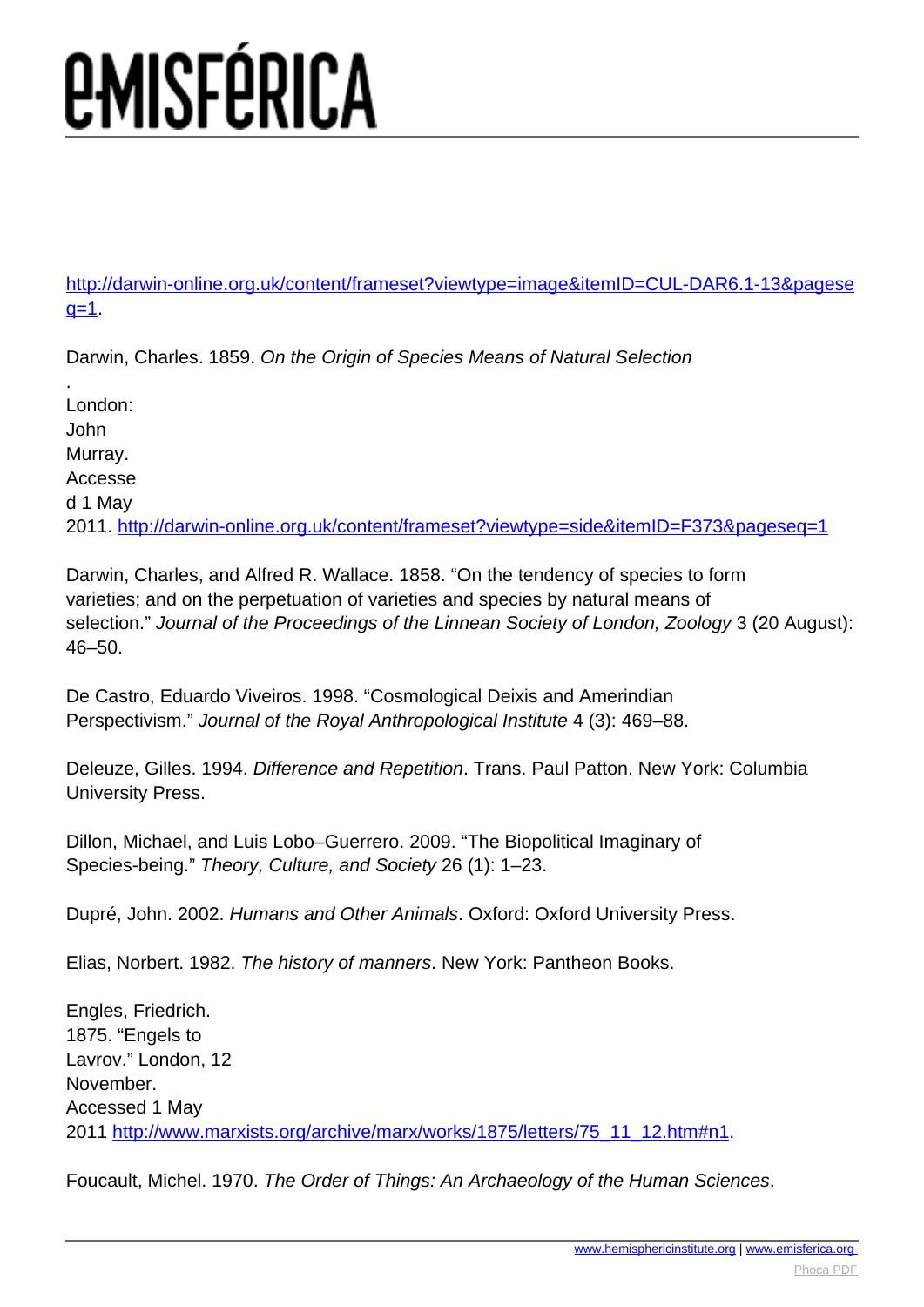Translated. New York: Vintage.

-. 1978. The History of Sexuality, vol. 1. Trans. Robert Hurley. New York: Vintage.

 $-$ . 2007. Security, Territory, Population. Trans. Graham Burchell. New York: Palgrave.

Farber, Paul. 1972. "Buffon and the Concept of Species." The Journal of the History of Biology 5 (2): 259–84.

Grene, Marjorie. 1974. "Is Genus to Species as Matter to Form? Aristotle and Taxonomy." Synthese 28 (1): 51–69.

 $-$ . 1978. "Individuals and their Kinds: Aristotelian Foundations of Biology." In Organism, Medicine, and Metaphysics, ed. Stuart Spicker, 121–36. Boston: D. Reidel.

Guicciardini, Niccolò. 2006. "Method versus Calculus in Newton's Criticisms of Descartes." Proceedings of the International Congress of Mathematicians. Madrid: European Mathematical Society.

Hacking, Ian. 1990. Taming of Chance. Cambridge: Cambridge University Press.

Harris, John. 1704. Lexicon technicum, or, An universal English dictionary of arts and sciences explaining not only the terms of art, but the arts themselves. London: Printed for Dan Brown, Tim Goodwin, John Wahler, The Newburugh, John Newbolson.

Herbert, Sandra. 1971. "Darwin, Malthus and Selection." Journal of the History of Biology 4 (2): 209–217.

Hudson, Nicholas. 1996. "From 'Nation' to 'Race': The Origin of Racial Classification in Eighteenth–Century Thought." Eighteenth-Century Studies 29 (3): 247–64.

Jonas, Hans. 1966. "Is God a Mathematician?" The Phenomenon of Life: Towards a Philosophical Biology. New York: Harper and Row.

Kantorowicz, Ernst. 1957. The King's Two Bodies: A Study in Mediaeval Political Theology. Princeton, NJ: Princeton University Press.

Kitchner, Phillip. 1973. "Fluxions, Limits and Infinite Littleness: A Study of Newton's

Presentation of the Calculus." Isis 64 (1): 33–49.

Koener, Lisbet. 1999. Linnaeus: Nature and Nation. Cambridge: Harvard University Press.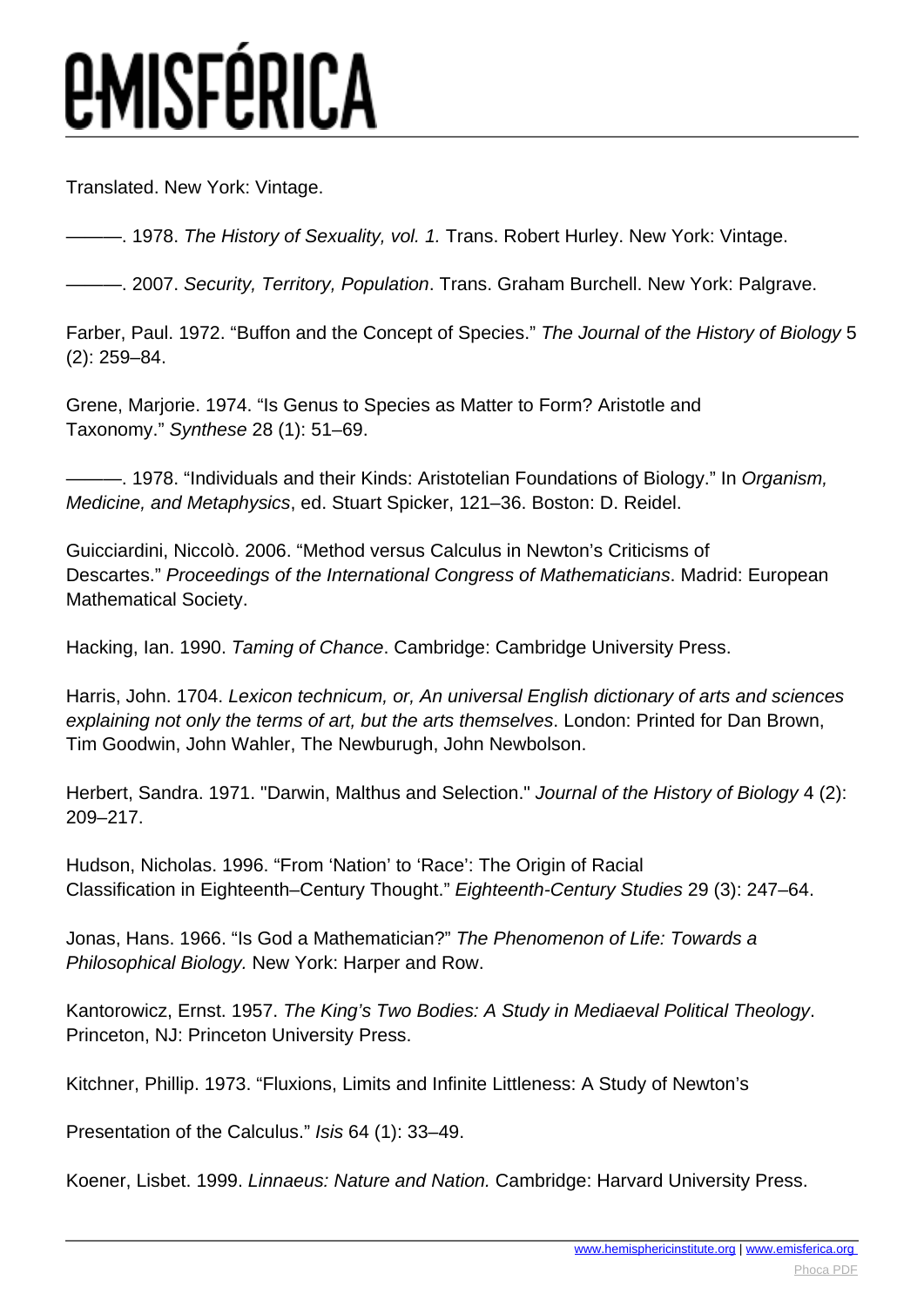LaPorte, Joseph. 2007. "In Defense of Species." Studies in History and Philosophy of Science Part C: Studies in History and Philosophy of Biological and Biomedical Sciences 38 (1): 255–69.

Latour, Bruno. 2004. The Politics of Nature: How to Bring the Sciences into Democracy. Trans. Catherine Porter. Cambridge, MA: Harvard University Press.

Latour, Bruno, and Vincent Antoine Lépinay. 2010. The Science of Passionate Interests: An Introduction to Gabriel Tarde's Economic Anthropology. Chicago: Prickly Paradigm.

Levinas, Emmanuel. 1978. Otherwise than Being or Beyond Essence. Trans. Alphonso Lingis. Dordrecht and Boston, MA: Kluwer Academic Publishers.

Linnaeus, Carolus [Linné, Carl von], and Benjamin Stillingfleet. 1759. "The Oeconomy of Nature." In Miscellaneous tracts relating to natural history, husbandry, and physick. London: Printed, and sold by R. and J. Dodsley, S. Baker, and M. Cooper.

Linnaeus, Carolus [Linné, Carl von], and William Turton. 1806. A general system of nature through the three grand kingdoms of animals, vegetables, and minerals : systematically divided into their several classes, orders, genera, species and varieties with their habitations, manners, economy, structure and peculiarities. London: Lackington, Allen.

Locke, John. (1694). An essay concerning humane understanding. In four books. London: Printed for A. and J. Churchill and S. Manship.

Locke, John, and David Wootton. 2003. Political writings. Indianapolis: Hackett Pub.

Lomonaco, Jeffrey. 2002. "Adam Smith's "Letter to the Authors of the Edinburgh Review." Journal of the History of Ideas. 63 (4): 659–76.

Lovejoy, Arthur. 1959. "Buffon and the Concept of Species." In Forerunners of Darwin, eds. Bentley Glass, Oswei Temkin, and W. L. Strauss, 84–113. Baltimore: Johns Hopkins University Press.

Macpherson, C. B. 1962. The Political Theory of Possessive Individualism: From Hobbes to Locke. Oxford: Clarendon Press.

 Library of Economics and Liberty. Accessed 16 August 2010. <<http://www.econlib.org/library/Malthus/malPlong.html>>.

Malthus, Thomas Robert. 1814. Observations on the Effects of the Corn Laws.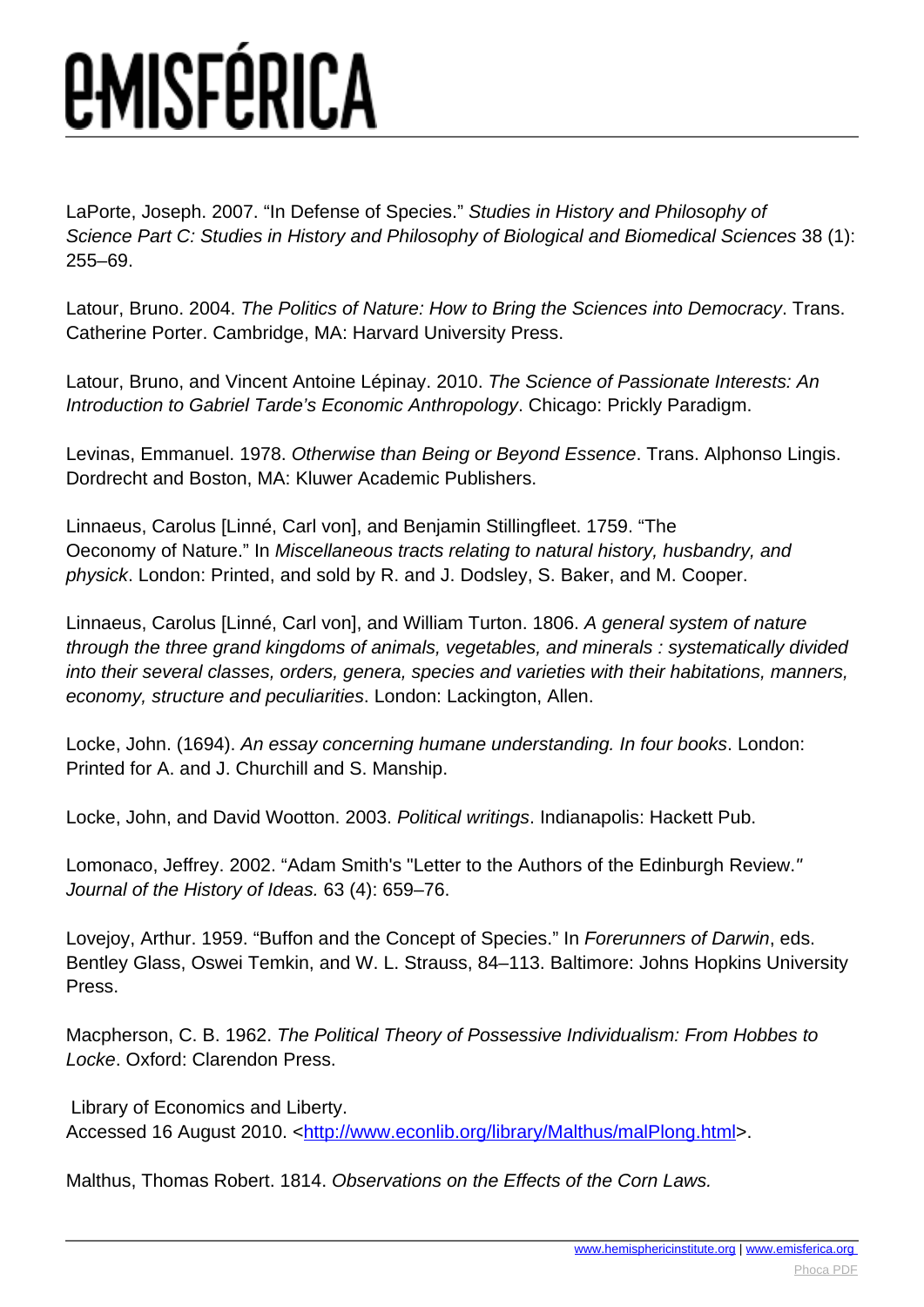Hertfordshire, London. Printed for J. Johnson and Co., St. Paul's Church–Yard. Accessed 15 August 2010. <http://socserv2.socsci.mcmaster.ca/~econ/ugcm/3ll3/malthus/cornlaws>

Marchant, James, Robert Vernam. 1892. Cassell's Latin Dictionary: (Latin-English and English Latin). London: Cassell.

Marx, Karl, and Frederick Engles. 1970. The German Ideology. Ed. C.J. Arthur. New York: International Publishers.

Marx, Karl. 1862. "Marx to Engles in Manchester." London, 18 June. Accessed 1 May 2011. [http://www.marxists.org/archive/marx/works/1862/letters/62\\_06\\_18.htm](http://www.marxists.org/archive/marx/works/1862/letters/62_06_18.htm)l

Mayr, Ernst. 1989. Towards a New Philosophy of Biology: Observations of an Evolutionist. Cambridge: Harvard University Press.

McGuire, J. E. 2007. "A Dialogue with Descartes: Newton's Ontology of True and Immutable Natures." Journal of the History of Philosophy 45 (1): 103–125.

McNally, David. 2000. "Political Economy to the Fore: Burke, Malthus and Whig Response to Popular Radicalism in the Age of the French Revolution." History of Political Thought 21 (3): 427–47.

Morris, John. 1974. "Descartes on Tendencies." The Philosophical Forum 5 (4): 572–582.

Mouracade, John, ed.. 2008. Aristotle on Life. Kelowna, B.C.: Academic Printing and Publishing.

Muller–Wille, Staffan. 2003. "Nature as Marketplace: The Political Economy of Linnaean Botany." History of Political Economy 35, annual supplement: 154–72.

Newton, Isaac. 1736. The Method of Fluxions and Infinite Series; with its Application to the Geometry of Curved Lines. London: John Norse.

Pangia, Davide. 2010. "'Partage du Sensible': the distribution of the sensible." In Jacques Rancière: Key Concepts. Ed. Jean–Phillippe Deranty, 97–105. London: Acumen.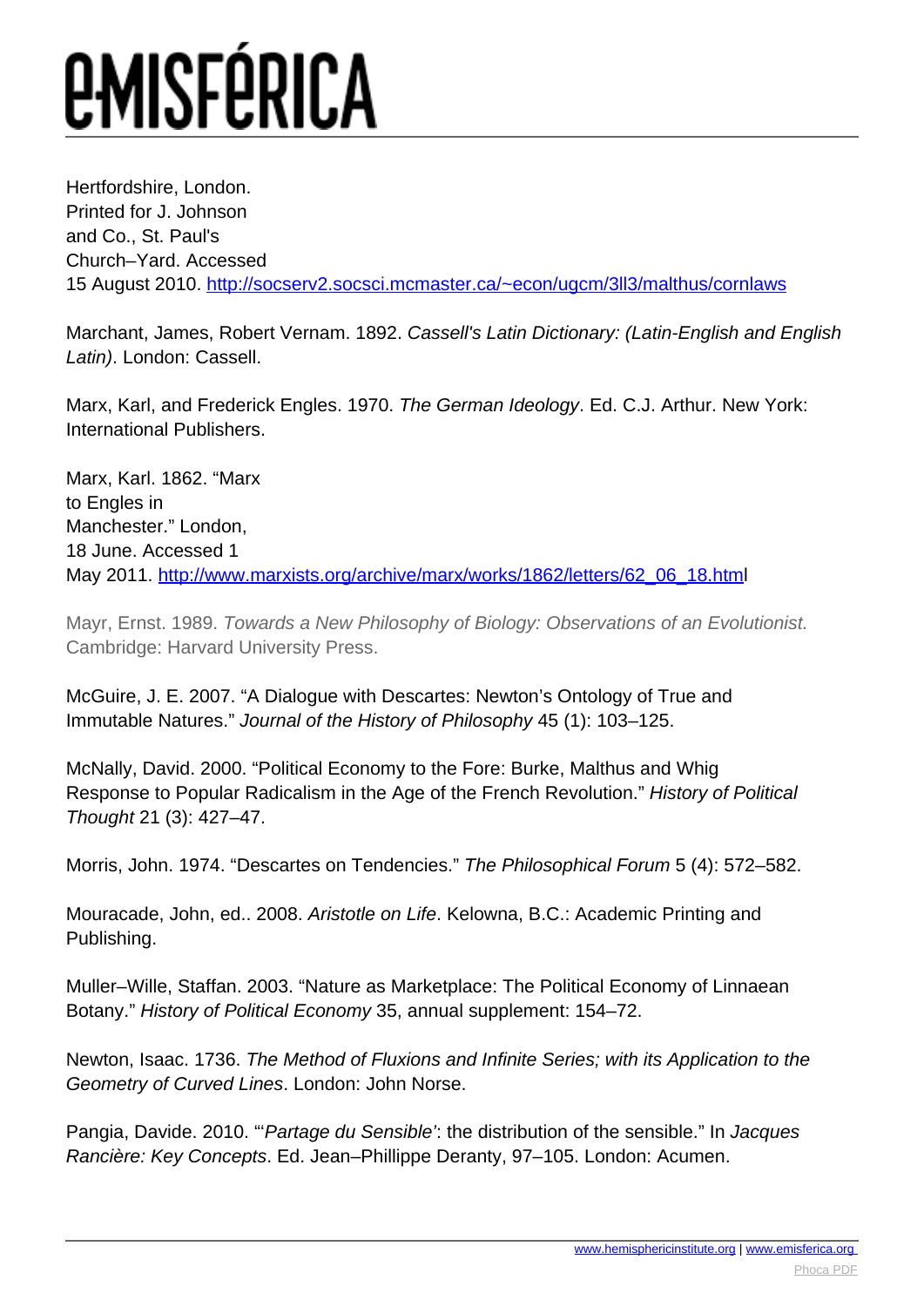Porter, David T. 1986. The Rise of Statistical Thinking: 1820–1900. Princeton: Princeton University Press.

Ramati, Ayval. 2001. "The Hidden Truth of Creation: Newton's Method of Fluxions." British Journal of the History of Science 34 (3): 417–38.

Rancière, Jacques. 1999. Disagreement: Politics and Philosophy. Trans. Julie Rose. Minneapolis: University of Minnesota Press.

—. 2000a. Le Partage du Sensible. Paris: La Fabrique.

—. 2000b. "Politiques ou Biopolitiques." Multitudes 1 (March 2000): 88-93.

- 2004. The Politics of Aesthetics: The Distribution of the Sensible. Trans. Gabriel Rockhill. London: Continuum.

Robert, James, Vernam Marchant, and Joseph Fletched, eds. 1982. Castel's Latin Dictionary. London: Castel's.

Salhins, Marshall. 2008. The Western Illusion of Human Nature. Chicago: Prickly Paradigm.

Sapp, Jan. 1997. Evolution by Association: A History of Symbiosis. New York: Oxford.

Schabas, Margaret. 2003. "Adam Smith's Debts to Nature." History of Political Economy 35, annual supplement: 262–281.

Schiebinger, Londa. 1993. "Why Mammals are Called Mammals: Gender Politics in Eighteenth–Century Natural History." American Historical Review. 98 (2): 382–411.

Sloan, Phillip. 1973. "The Idea of Racial Degeneration in Buffon's Histoire Naturelle." Studies in Eighteenth–Century Culture 3: 293–321.

———. 1976. "The Buffon–Linnaeus Controversy." Isis 67 (3): 356–75.

———. 1985. "From Logical Universals to Historical Individuals: Buffon's Idea of Biological Species." In Histoire du concept d'espace dans les sciences de la vie, ed. Scott Atran et al., 101–140. Paris: Fondation Singer–Polignac.

–. 1995. "The Gaze of Natural History." In Inventing Human Science: Eighteenth–Century Domains, eds. Christopher Fox, Roy Porter, and Robert Wokler, 112–51. Berkeley: University of California Press.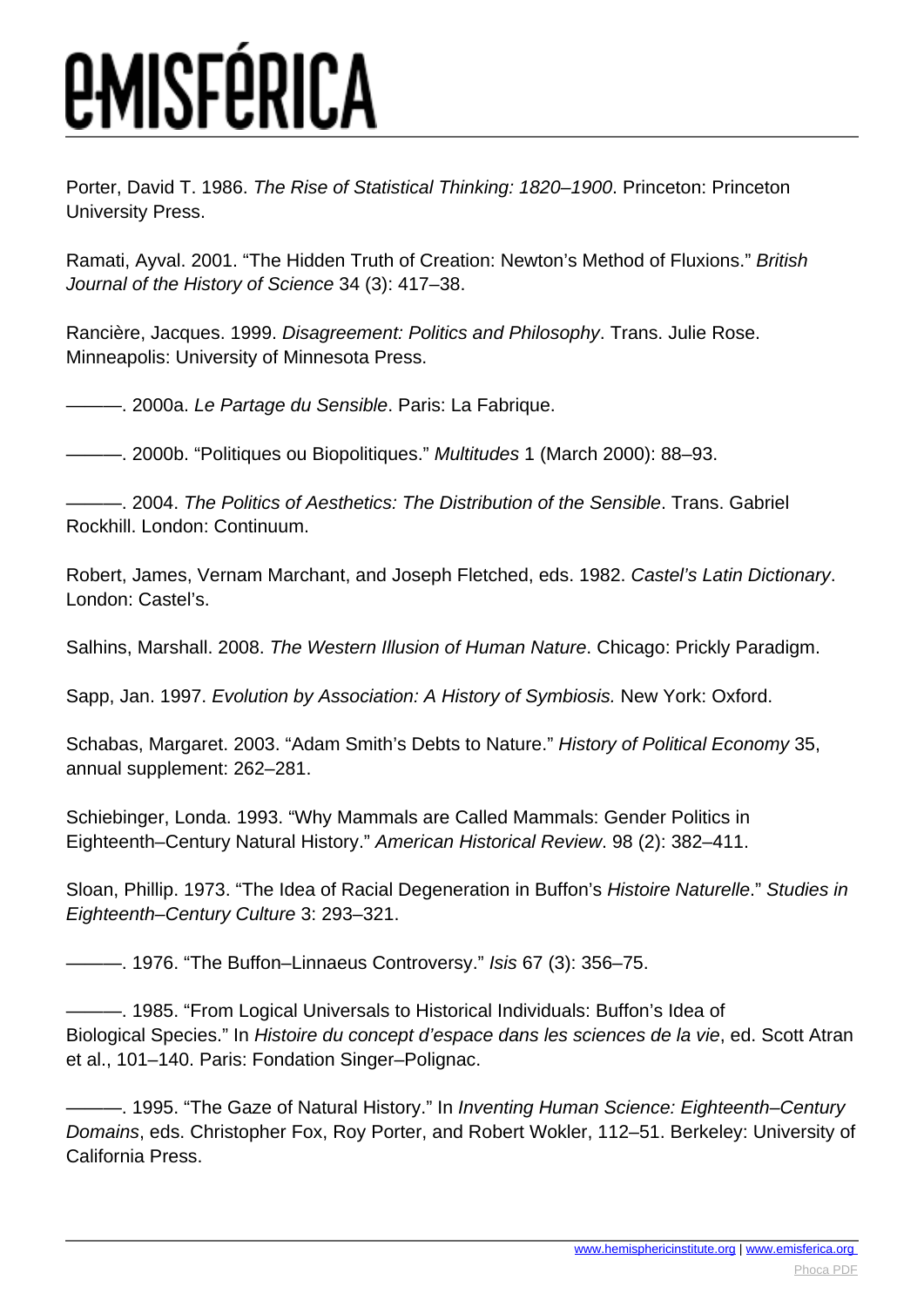Smith, Adam. 1811. "Letter to the Authors of the Edinburgh Review." In The Works of Adam Smith Vol. 5, 567–84. London: T. Cadell and W. Davies.

Smith, Adam. 1937. An Inquiry Concerning the Nature and Causes of the Wealth of Nations. Ed. Edwin Cannan. New York: The Modern Library, 1937.

Smith, Adam. 2002 [1759]. The Theory of Moral Sentiments. Ed. Knud Haakonssen. Cambridge: Cambridge University Press.

"Species." 1997. In Stanford University, and Center for the Study of Language and Information (U.S.), Stanford encyclopedia of philosophy . [Stanford, Calif.]: Stanford University. <http://plato.stanford.edu/entries/species/>

Stamos, David. 2003. The Species Problem: Biological Species, Ontology, and the Metaphysics of Biology. Lanham : Lexington Books.

-. 2007. Darwin and the Nature of Species. Albany: SUNY Press.

Stengers, Isabelle. 2005. "The Cosmopolitical Proposal." In Making Things Public, ed. Bruno Latour and Peter Weibel, 994–1003. Cambridge: MIT Press.

Stigler, S. 1986. The History of Statistics: The Measurement of Uncertainty before 1900. Cambridge: Harvard University Press.

Todes, Daniel Philip. 1989. Darwin without Malthus: the struggle for existence in Russian evolutionary thought. New York: Oxford University Press.

Vorzimmer, Peter. 1969. "Darwin, Malthus and the theory of natural selection." Journal of the History of Ideas 30 (4): 527–42.

Waterman, A.M.C. 1998. "Malthus, Mathematics, and the Mythology of Coherence." History of Political Economy 30 (4): 571–99.

Waltzer, Arthur. 1987. "Logic and Rhetoric in Malthus's Essay on the Principle of Population, 1798." The Quarterly Journal of Speech 73 (1): 1–17.

Whately, Richard. 1847 [Delivered 1831]. Introductory Lectures on Political Economy. London: John W. Parker.

Williams, Raymond. 2005. Culture and materialism: selected essays. London: Verso.

Winch, Donald. 1996. "Malthus versus Condorcet Revisited." The European Journal of the